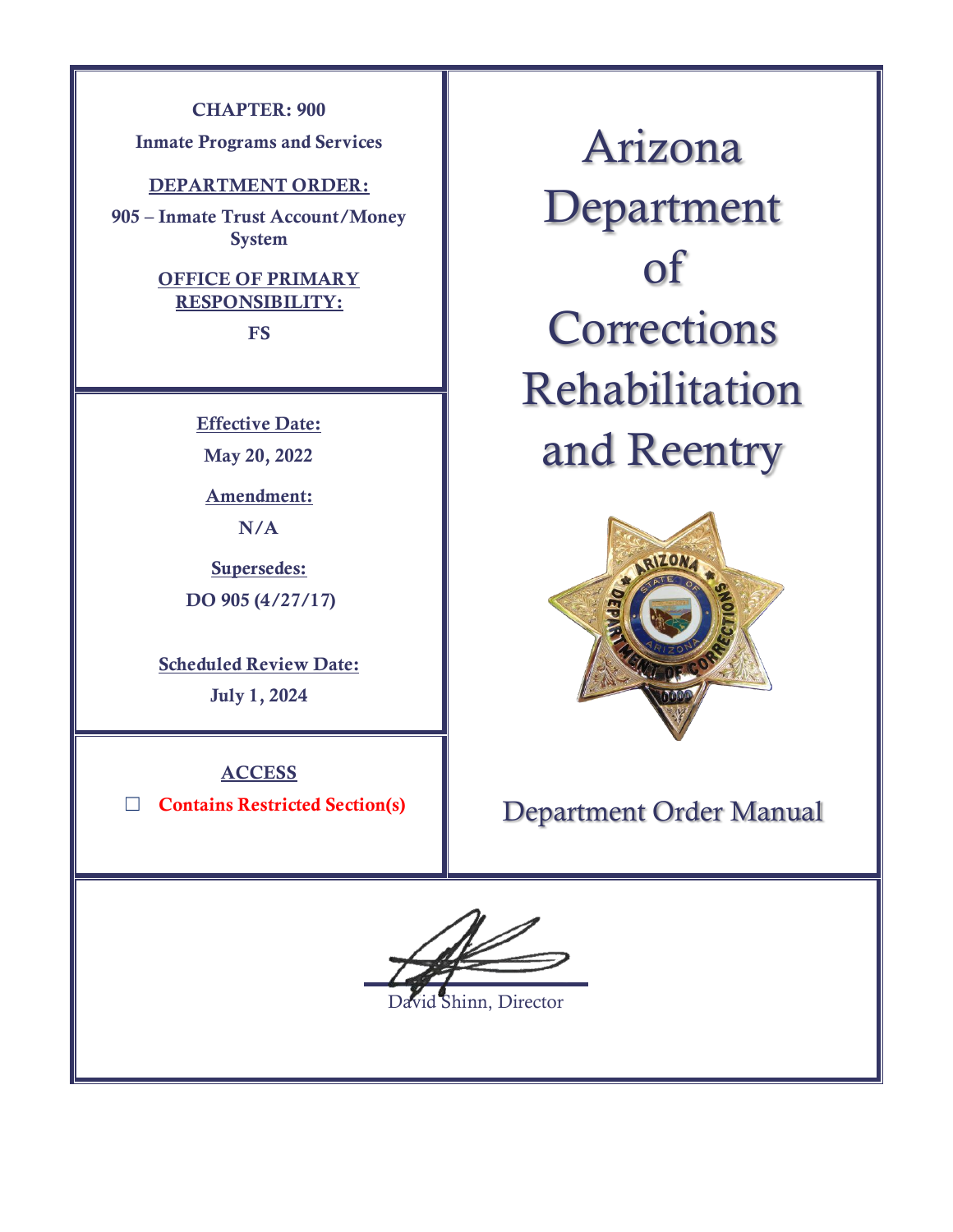## **TABLE OF CONTENTS**

| 1.0  |                                                                 |  |  |
|------|-----------------------------------------------------------------|--|--|
| 2.0  |                                                                 |  |  |
| 3.0  |                                                                 |  |  |
| 4.0  |                                                                 |  |  |
| 5.0  |                                                                 |  |  |
| 6.0  |                                                                 |  |  |
| 7.0  | COURT-ORDERED, DISCIPLINARY AND RISK MANAGEMENT RESTITUTION  12 |  |  |
| 8.0  |                                                                 |  |  |
| 9.0  |                                                                 |  |  |
| 10.0 |                                                                 |  |  |
|      |                                                                 |  |  |
|      |                                                                 |  |  |
|      |                                                                 |  |  |
|      |                                                                 |  |  |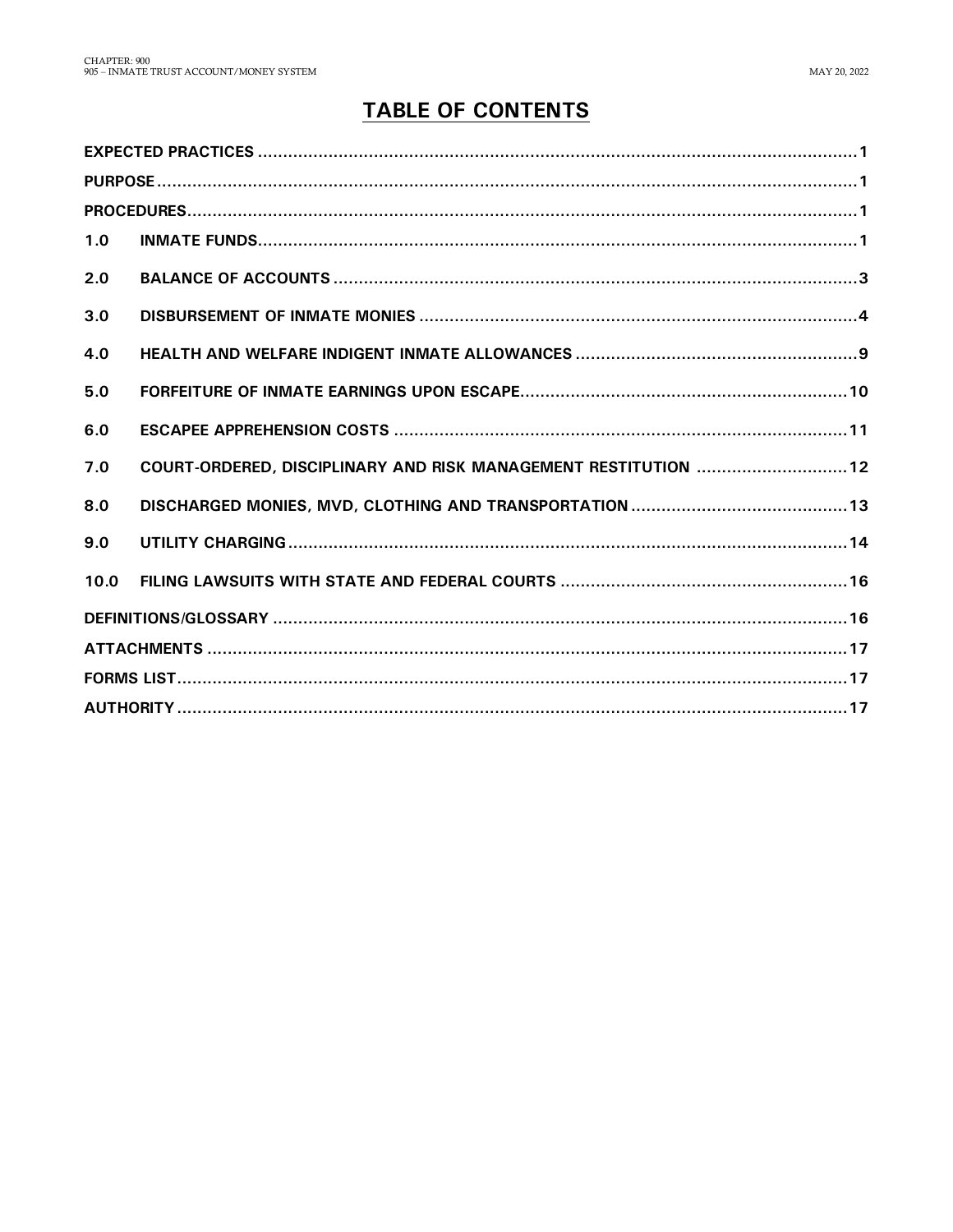## <span id="page-2-0"></span>**EXPECTED PRACTICES**

American Correctional Association (ACA) Expected Practices: 5-ACI-1B-21, 5-ACI-1B-23, 5-ACI-1B-24, and 5-ACI-5D-14

## <span id="page-2-1"></span>**PURPOSE**

This Department Order establishes procedures for the Arizona Department of Corrections, Rehabilitation and Reentry (Department) to act as a fiduciary for all inmate monetary transactions. These include procedures for Inmate Funds, Discharge Funds, Health and Welfare Indigent allowances, and deductions from inmate wages and mail money.

## <span id="page-2-2"></span>**PROCEDURES**

### <span id="page-2-3"></span>**1.0 INMATE FUNDS** {5-ACI-1B-21}

- 1.1 The Department shall act as a custodian for all funds received for inmates and is limited to only inmates' Inmate Trust Accounts (ITA), as accounted for on the ITA System.
	- 1.1.1 The Central Office ITA Section has the sole responsibility for the receipt and posting of funds received for inmates.
	- 1.1.2 The Department shall not maintain existing bank accounts for inmates. Inmates are responsible for the safekeeping and maintenance of their savings account book(s) and/or financial records. Inmates are not permitted to establish new bank accounts with any financial institution while incarcerated. All payments (e.g., Veterans, Trust Accounts, Insurance, Legal payments) shall be sent to:

Arizona Department of Corrections, Rehabilitation and Reentry Inmate Trust Accounts Section 1802 W. Jackson Street, #161 Phoenix, AZ 85007

- 1.1.3 Business Managers shall review all checks received by the institution and cross reference with the Arizona Correctional Information System (ACIS) to identify if the recipient (inmate) has been released.
- 1.1.4 Checks or money orders received for active inmates, from a business or government entity on or after February 17, 2022, shall be forwarded to the Central Office ITA Section for processing.
	- 1.1.4.1 The Central Office ITA staff shall send a notification to the sender of the change in address for future transactions.
- 1.1.5 Checks or money orders received for active inmates from other senders that are not a business or government entity on or after February 17, 2022, shall be returned to the sender with a notice informing them of the acceptable methods of money remittances listed on the Department's website, in accordance with Attachment F, Return to Sender. (For cashier's checks, refer to section 1.2.1.4.)
	- 1.1.5.1 The Business Manager shall document the receipt of the check and return the check or money order to the original sender.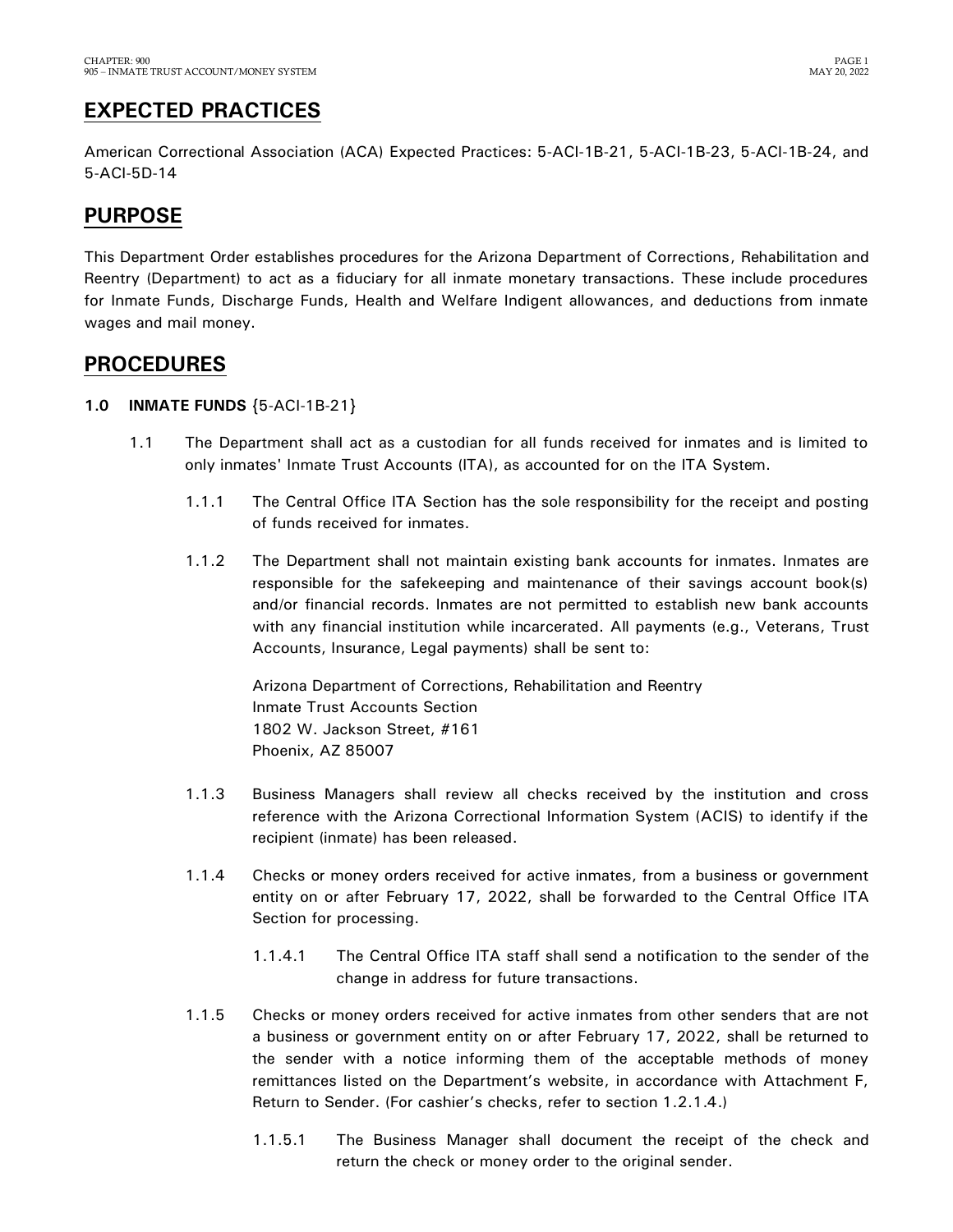### 1.2 Funds Acceptable for Deposit

- 1.2.1 Funds acceptable to be received for deposit to an inmate's ITA shall be in United States (U.S.) currency and in the form of electronic funds transfer, business check or government check, money orders and cashier's checks.
	- 1.2.1.1 The Central Office ITA Section has the sole responsibility to receive inmate monies.
	- 1.2.1.2 Cash shall only be accepted for Community Supervision Violators at the time of their return to custody and shall be processed by the complex business office or receiving office.
	- 1.2.1.3 Interstate compact disbursements shall be processed by the complex business office or receiving office.
	- 1.2.1.4 Cashier's checks from anyone other than a business or government entity in any amount greater than \$601.00 are authorized to be sent to the Central Office Inmate Trust Accounts Section, at the address listed in section 1.1.2.
	- 1.2.1.5 Payments for visitation and escorted leave shall be processed using one of the three online payment vendors listed on the Department's website.
	- 1.2.1.6 Business and government checks shall be made payable to the "inmate's legal name and inmate identification number (ADCRR number)" and mailed directly to the address identified in section 1.1.2. All negotiable instruments shall be stamped with a restrictive deposit only endorsement stamp for the institution upon receiving these funds by mail.
	- 1.2.1.7 A pre-numbered or individually identifiable receipt shall be issued by the complex business office or receiving office for all negotiable instruments received except for electronic funds transfers.
	- 1.2.1.8 All checks as outlined in 1.2.1 above equal to or greater than \$25 shall be placed on hold for 10 workdays from the date the deposit was sent to the bank or until they clear the issuing financial institution.
	- 1.2.1.9 All checks must be in U.S. currency only. Out of Country checks in U.S. currency shall be placed on hold for 10 workdays from the date the deposit was sent to the bank or until they clear the financial institution on which they are drawn. All out of Country checks received that are not U.S. currency shall be returned to the sender.

### 1.3 Funds Not Acceptable for Deposit

1.3.1 Funds received for deposit by mail to an inmate's ITA shall not be accepted if they fall within the following categories: personal checks, traveler's checks, saving bonds, crypto currency, pre-paid gift cards and on-line bill payment checks. Monetary instruments in these categories shall be returned to the sender.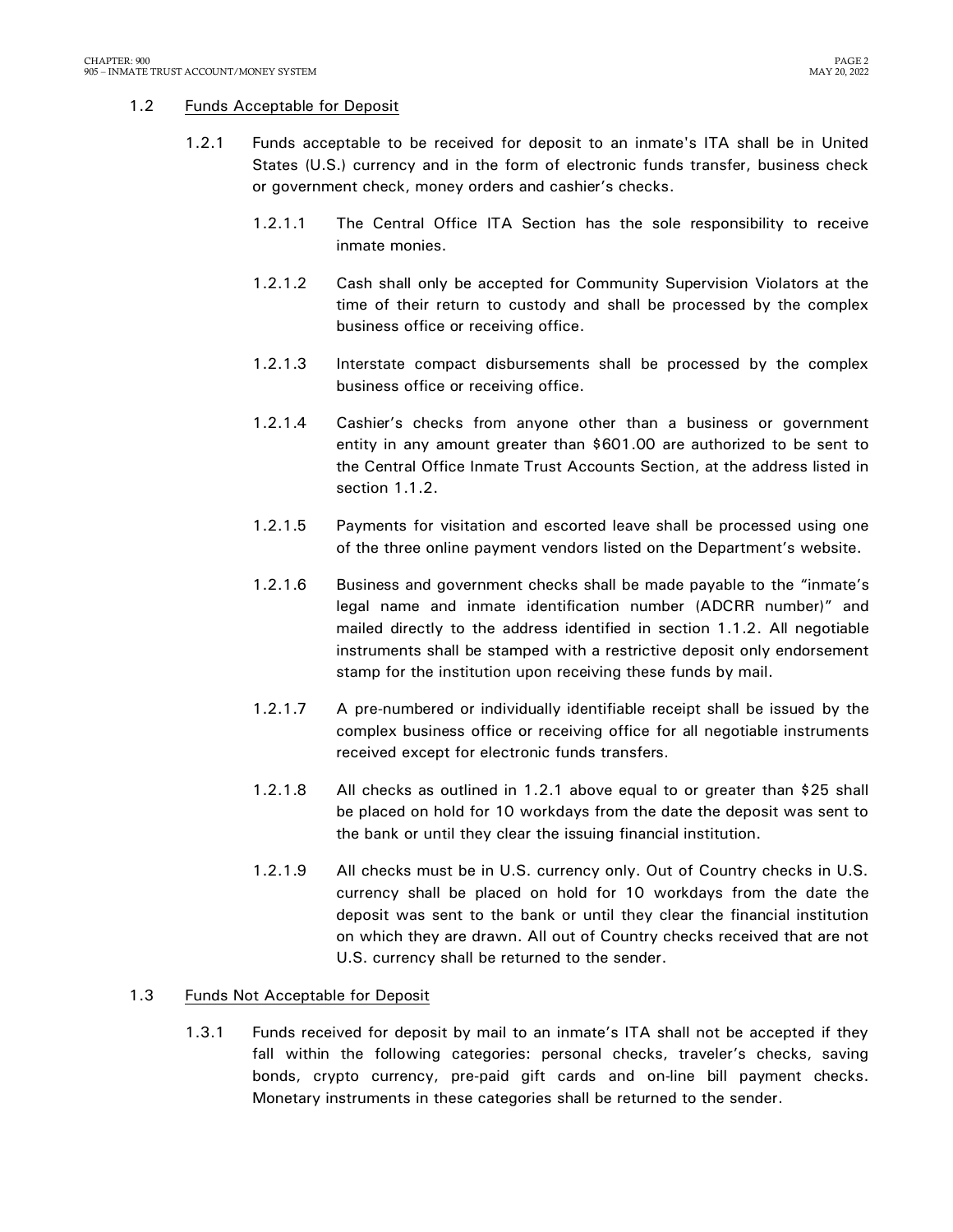- 1.3.2 Cash received by mail for deposit into an inmate ITA shall be documented on an Information Report, Form 105-2 and be deposited into the institution's Revolving Fund. A Revolving Fund check shall be:
	- 1.3.2.1 Made payable to the sender in the amount of the cash received and shall be written, mailed or given to the sender with notification that electronic fund transfers are required.
	- 1.3.2.2 Issued for returned or stale-dated Revolving Fund checks originally issued for cash received. These checks shall be voided and the funds deposited with the appropriate Arizona State Agency (e.g., Treasurer, Revenue) as Abandoned Funds.
	- 1.3.2.3 Issued for deposit into the Abandoned Funds Account when cash is received however, not returnable due to no return address. The funds shall be deposited with the appropriate Arizona State Agency (e.g., Treasurer, Revenue) as Abandoned Funds.
- 1.4 All monies received shall be delivered to the corresponding ITA or Accounting area within one business day. Staff shall protect and secure these funds through processing to prevent loss and theft.
- 1.5 The Business Manager or designee shall, when the financial institution(s) requires a signature on the "Pay To The Order Of" line, ensure the inmate endorses the check. No endorsements are needed if the financial institution honors the check without the signature of the inmate.
- 1.6 All negotiable instruments received by the Business Manager after inmates are released from custody shall be returned to the sender with a letter explaining that they are no longer incarcerated.
	- 1.6.1 The Business Manager shall log receipt of the check, and return the check or money order to the original sender.
- 1.7 The Chief Financial Officer or designee may invest ITA funds with the Arizona State Treasurer. Interest earned on the investment of inmate trust funds shall be deposited in the Special Services Fund.
- 1.8 ITA information is confidential and shall not be disclosed to the general public.

### <span id="page-4-0"></span>**2.0 BALANCE OF ACCOUNTS**

- 2.1 Checks issued to inmates upon their discharge shall remain outstanding for a period of 180 calendar days from the date of issue or until cashed, whichever occurs first.
	- 2.1.1 Stale-dated checks (checks exceeding 180 calendar days from issue) shall be purged from the ITA System automatically and held in trust on behalf of the owner for a period of one year from the date the original check was written.
		- 2.1.1.1 A single check, drawn from the ITA shall be deposited to the Abandoned Funds Account annually for the total amount of all outstanding staledated checks.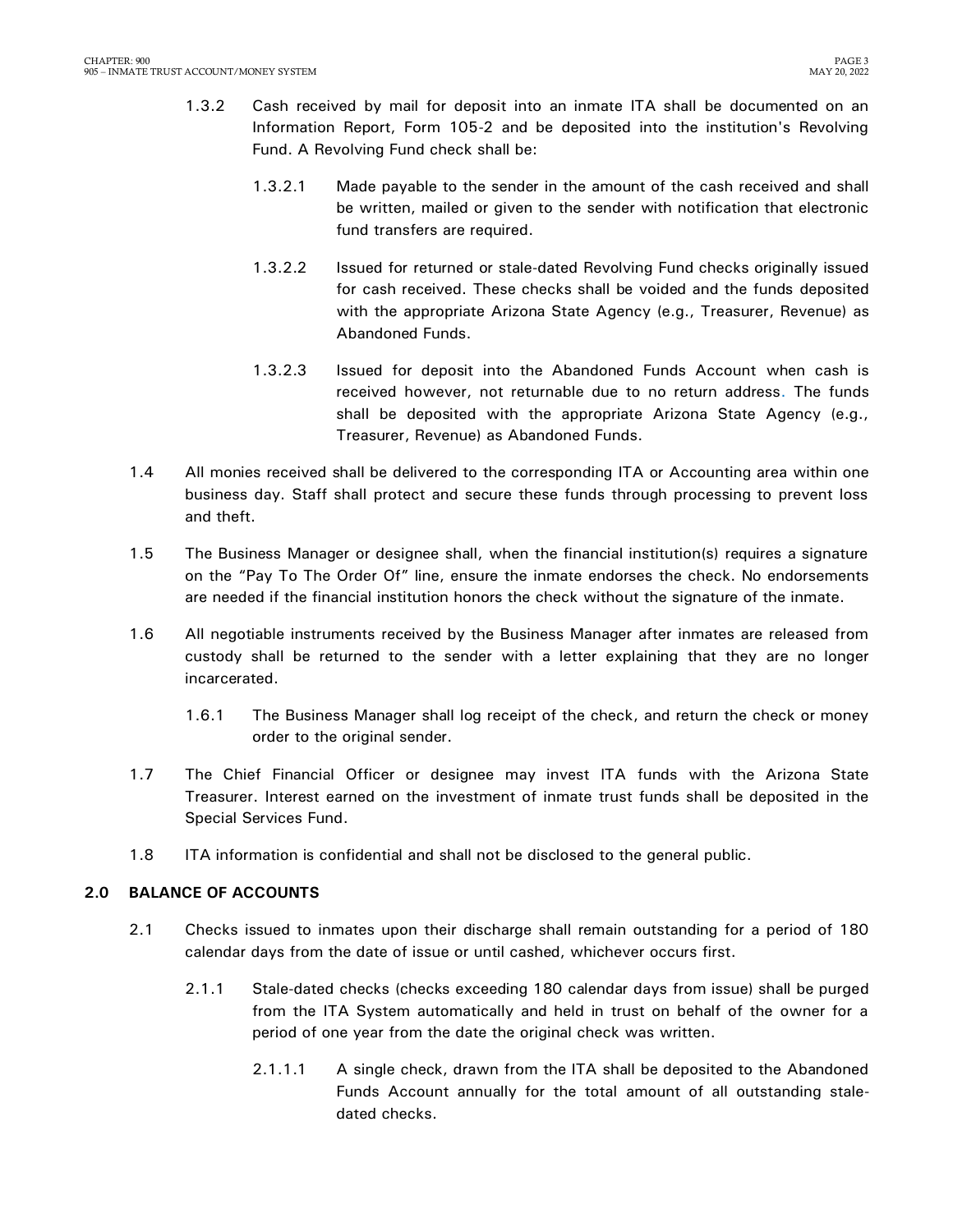- 2.1.1.2 Attached to the above check shall be a report that includes the owner's full name, ADCRR number, if applicable, and issue date of the checks.
- 2.1.1.3 When the bank has charged the ITA for a stale-dated check, the Business Manager or designee shall submit an Inmate Trust, Form 905-10, to the Central Office ITA Section to request a check from the Abandoned Funds Account as reimbursement for the paid check. The check shall include the owner's full name, ADCRR number (if applicable), the amount charged by the bank and the date paid.
- 2.1.2 Release cards issued to inmates upon release shall contain the balance of account, which includes Spendable, Dedicated Discharge Account (DDA), Retention Accounts, and Discharge monies. Any wages due after release shall be loaded onto the same release card issued to the inmate upon release.
	- 2.1.2.1 The maximum amount of \$10,000 can be loaded onto a release card. Any account balances that exceed the maximum shall be disbursed on a check.
	- 2.1.2.2 Inmates shall be given an information packet upon release which will include instructions on activating and using the release card, and the fees involved.
- 2.1.3 Inmates released to Immigration Customs Enforcement (ICE), county, federal or any other jurisdiction shall be issued a check upon discharge for the balance of their accounts.
- 2.2 All returned and undeliverable checks received by the institutions shall be sent to Central Office ITA staff for deposit into the Abandoned Funds Account.
	- 2.2.1 Business Office staff receiving inquiries from ex-offenders regarding funds already forwarded to Abandoned Funds shall forward the inquiries to Central Office ITA staff.
- 2.3 The ITA Manager or designee shall submit a report to the Arizona Department of Revenue (ADOR) annually before November 30 for the preceding fiscal year in accordance with ADOR guidelines. The report shall include 2.1.1.2 of this section and information on all unclaimed funds on hand, including the owner's name, and the date the funds were payable.
- 2.4 The abandoned funds shall be delivered to the ADOR no later than six months after the filing date of the report. The ADOR assumes custody and responsibility for these funds. All inquiries and/or claims against the funds shall be referred to ADOR Unclaimed Property Unit for resolution.

### <span id="page-5-0"></span>**3.0 DISBURSEMENT OF INMATE MONIES**

3.1 The Business Manager or designee shall make deductions from monies deposited into an inmate's ITA for mandatory deductions, Department controlled deductions and inmate initiated deductions in accordance with Attachment A, Schedule of Deductions From Inmate Monies.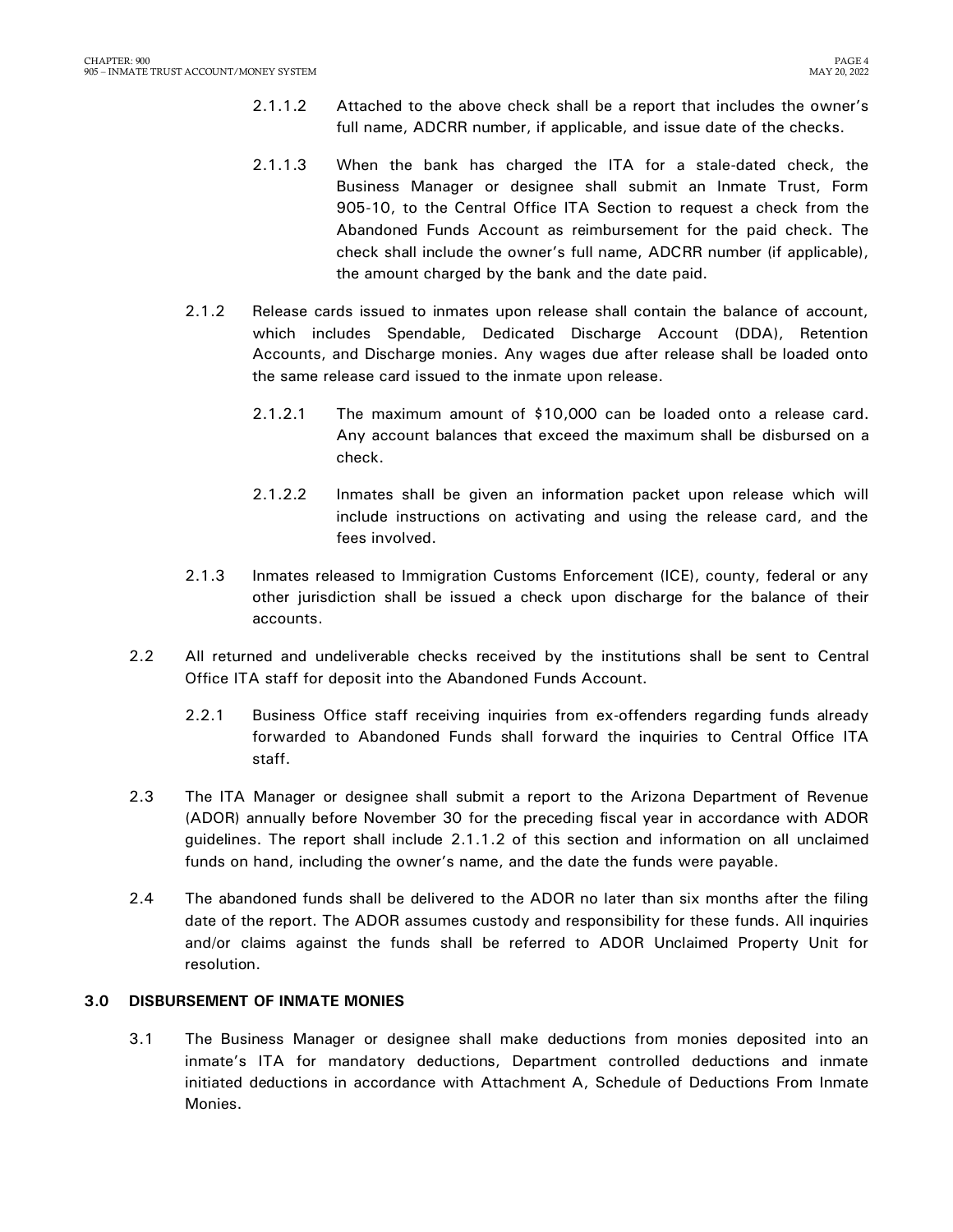- 3.1.1 Mandatory Deductions Deductions shall be made based upon a percentage of the deposit made into the inmate's ITA. An Inmate Request for Withdrawal form (Inmate Request for Withdrawal – Internal, Form 905-1 or Inmate Request for Withdrawal – External, Form 905-15) is not required.
- 3.1.2 Statutory Deductions for Motor Vehicle Division (MVD) Credentials
	- 3.1.2.1 The cost of the credentials shall be deducted in the following order:
		- 3.1.2.1.1 DDA
		- 3.1.2.1.2 Spendable Account
		- 3.1.2.1.3 Discharge Account
	- 3.1.2.2 If no funds are available in any of these accounts listed above, the MVD charge shall be placed on hold status.
- 3.1.3 Department Controlled Deductions Deductions shall be made after all mandatory deductions have been taken. An Inmate Request for Withdrawal form is not required.
- 3.1.4 Inmate Initiated Deductions Deductions shall be completed as outlined in this section on a dollar-for-dollar basis from the balance of the deposit remaining, after mandatory and Department controlled deductions have been completed.
- 3.1.5 If sufficient funds are available at the inception of the debt, deductions shall be made immediately. If sufficient funds are not available, deductions shall be made in accordance with Attachment A for each type of deduction until the debt is satisfied.
	- 3.1.5.1 Monies still owed for Department controlled deductions and holds for inmate initiated transactions when inmates are released from the Department's custody shall be recovered from their Spendable and Retention Accounts. All monies in an inmate's DDA shall be given to the inmate.
- 3.2 Inmate Initiated Deductions Inmates shall submit the appropriate Inmate Request for Withdrawal form to their assigned Correctional Officer III for all inmate initiated deductions, with the exception of inmate store purchases, certified statements and healthcare fees.
	- 3.2.1 Inmates may request disbursements from their Spendable Accounts for the following purposes:
		- 3.2.1.1 Legal copies, services, postage and supplies, as outlined in Department Order #902, Inmate Legal Access to the Courts
		- 3.2.1.2 Health care fee in accordance with Department Order #1101, Inmate Access to Health Care
		- 3.2.1.3 Replacement Inmate Identification Card, clip or lanyard in accordance with Department Order #704, Inmate Regulations
		- 3.2.1.4 Medical Records copies in accordance with Department Order #1104, Inmate Medical Records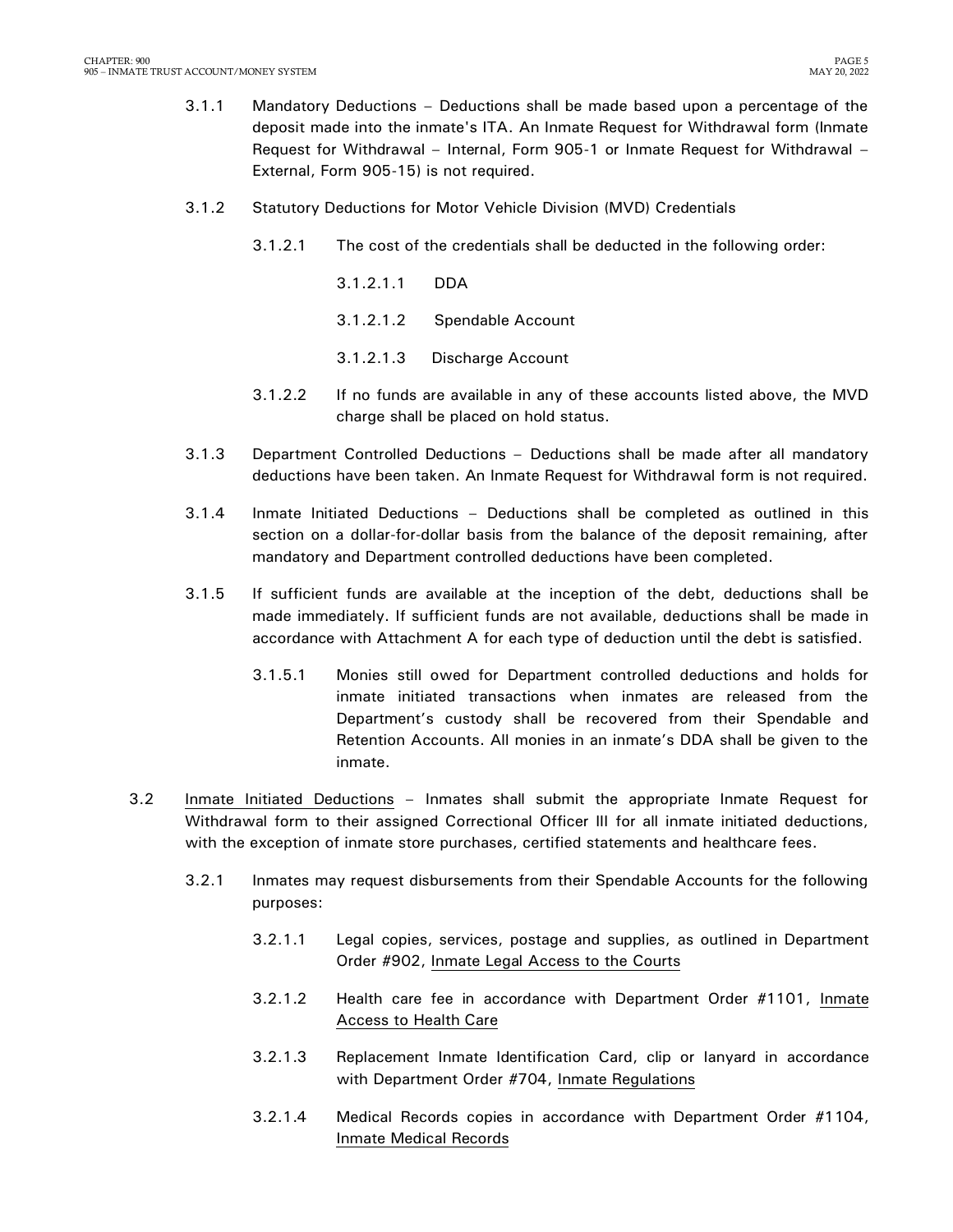- 3.2.1.5 Lost/damaged Inmate Resource Center/library books and Departmentissued clothing
- 3.2.1.6 Inmate Store Purchases With the exception of over-the-counter (OTC) medication, inmates shall not make purchases from the inmate store for any amount that exceeds the amount available in their Spendable Account. Credit shall not be extended to any inmate.
- 3.2.1.7 Bus tickets For transportation when they are released from Department custody.
- 3.2.1.8 Non-legal copies in accordance with Department Order #919, Inmate Resource Center/Library Services
- 3.2.1.9 Additional postage/shipping fees
- 3.2.1.10 Telephone calls Reimbursement for long distance telephone calls inmates were authorized to make from Department phones. This does not include payment for collect calls made by the inmate.
- 3.2.1.11 Publications in accordance with Department Order #914, Inmate Mail
- 3.2.1.12 Remit funds Payable to a company or financial institution on behalf of immediate family, as defined in this Department Order. The commercial account number shall be included on the submitted Inmate Request for Withdrawal – External form.
- 3.2.1.13 Send funds to immediate family
- 3.2.1.14 Legal fees paid to an attorney of record (the inmate's attorney registered with the courts) - Only the attorney of record may have Power of Attorney over an inmate's ITA.
- 3.2.1.15 Contributions to charitable organizations, political parties and/or candidates and other recognized organizations
- 3.2.1.16 Contributions to religious organizations payable to the organization, not the clergy
- 3.2.1.17 Approved religious property in accordance with Department Order #904, Inmate Religious Activities/Marriage Requests
- 3.2.1.18 Correspondence courses, colleges, college bookstores, course materials in accordance with Department Order #910, Inmate Education, and transcripts
- 3.2.1.19 Photographs Taken in an authorized photography program at the institution/unit in accordance with Department Order #911, Inmate Visitation.
- 3.2.1.20 Storage rental, payable to the storage company only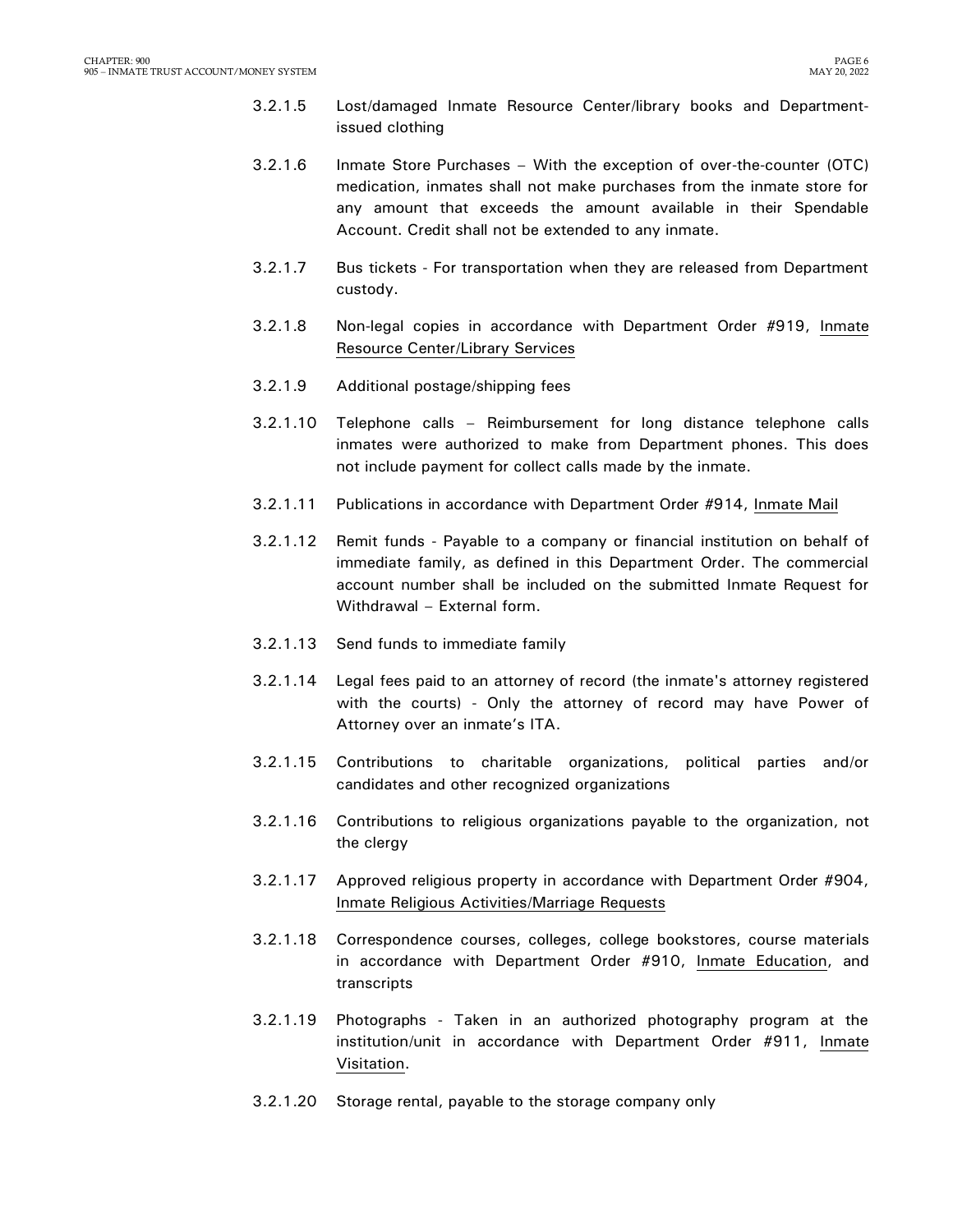- 3.2.1.21 Purchasing items From recognized retail stores or established businesses that are not available at the inmate store for the inmate's personal use and/or as gifts for immediate family to be shipped directly to the family member.
- 3.2.1.22 Inmate Fundraisers in accordance with Department Orders #303, Bank Accounts and #924, Inmate Fundraisers
- 3.2.1.23 Interstate Compact fee Disbursements from the inmate's Spendable Account for Interstate Compact shall be requested through the Interstate Compact Coordinator.
- 3.2.1.24 Escorted Leave Funds for Escorted Leave shall be withdrawn from the inmate's ITA in accordance with Department Order #1005, Escorted Inmate Leave for Family Serious Illness or Funeral. Any funds received from the inmate's family shall be placed in suspense in the inmate's ITA until the Escorted Leave is completed and the actual amounts are presented for payment.
- 3.2.1.25 Inmate Programs and Reentry workbook replacement
- 3.2.1.26 Inmate indigent supplies
- 3.2.2 Requested inmate initiated deductions not specified above shall be approved or denied in accordance with 3.2.4 through 3.2.4.2 of this section.
- 3.2.3 Any financial transactions between inmates shall be prohibited. {5-ACI-1B-23}
- 3.2.4 Allowable Expenditures with Insufficient Funds and Allowable Hold
	- 3.2.4.1 Allowable expenditures, even when inmates have insufficient funds in their Spendable Account, shall include the following:
		- 3.2.4.1.1 Utilities
		- 3.2.4.1.2 OTC medication
		- 3.2.4.1.3 Certified statements for state and federal filing fees in accordance with section 10.0
		- 3.2.4.1.4 MVD credentials
		- 3.2.4.1.5 Disbursement requests outlined in 3.2.1.1 through 3.2.1.6 of this section
		- 3.2.4.1.6 Inmate indigent supplies
	- 3.2.4.2 ITAs of inmates allowed expenditures when they have had insufficient funds in their Spendable Account shall be placed on hold until there are enough funds in the account to cover the charges.
		- 3.2.4.2.1 The Director or designee shall be the authority for placing holds on an inmate's ITA.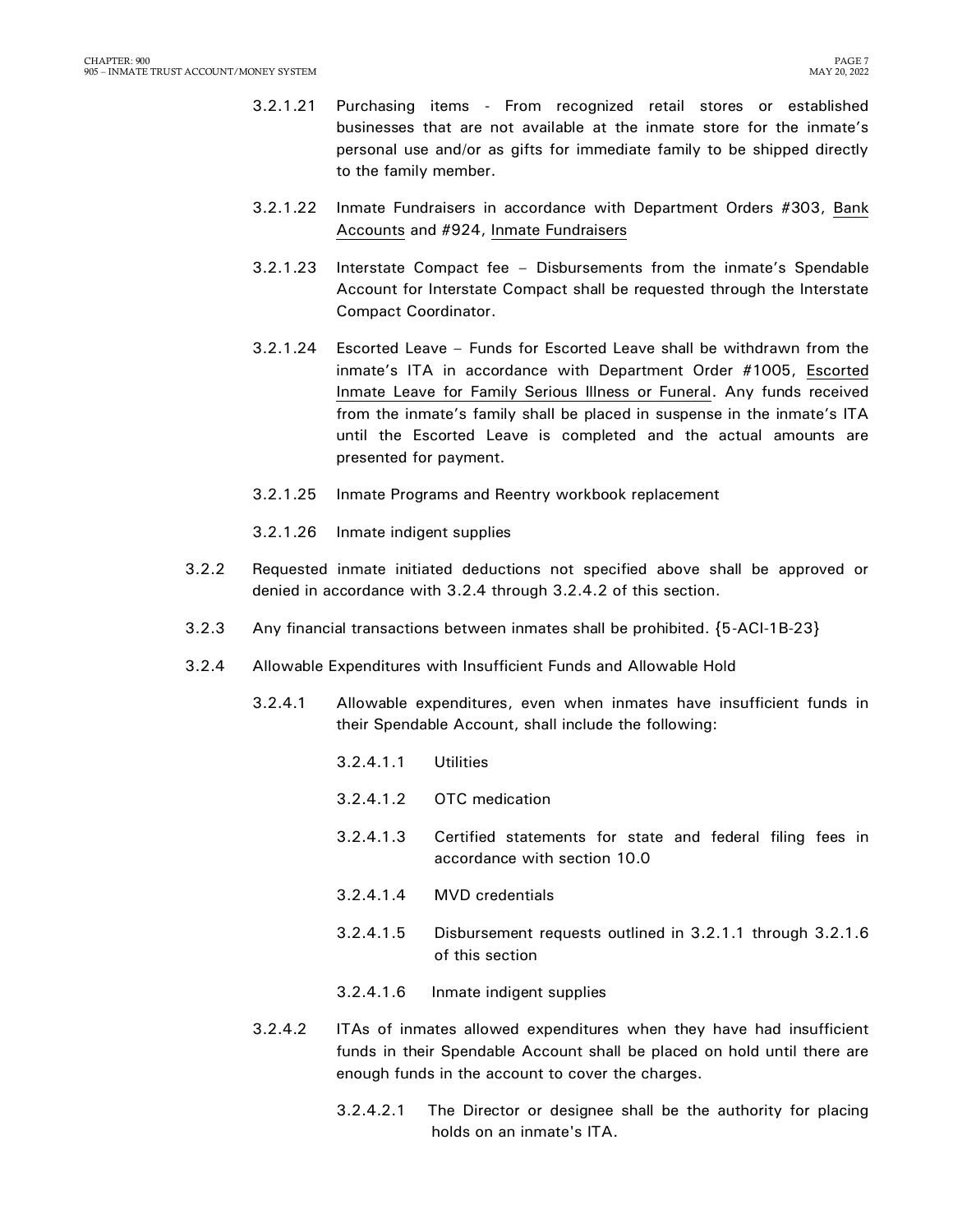- 3.2.5 Internal Disbursement Review and Disposition When funds do not need to be mailed outside the Department (i.e., copies or postage), inmates shall submit an Inmate Request for Withdrawal – Internal, Form 905-1, to the Correctional Officer III or designee, who shall approve or deny the form.
- 3.2.6 External Disbursements
	- 3.2.6.1 Inmates shall submit the following to their assigned Correctional Officer III:
		- 3.2.6.1.1 The Inmate Request for Withdrawal External form when monies need to be sent outside the Department.
		- 3.2.6.1.2 Documentation that substantiates the request for funds. When requesting funds to be sent to or on behalf of immediate family, documentation that substantiates the relationship may be requested.
		- 3.2.6.1.3 A stamped, addressed envelope to mail the check.
	- 3.2.6.2 The Correctional Officer III or designee shall complete his/her portion of the Inmate Request for Withdrawal – External form. Forms recommending the disbursement shall be forwarded to the Deputy Warden. Forms disapproving requested disbursements shall be returned to the inmate unprocessed.
	- 3.2.6.3 The Deputy Warden shall:
		- 3.2.6.3.1 If the requested disbursement is listed in 3.2.1 through 3.2.1.26 of this section, indicate the final disposition on the form.
		- 3.2.6.3.2 If the requested disbursement is not listed in 3.2.1 through 3.2.1.26 of this section, indicate disapproval or recommendation on the form and forward it to the appropriate Regional Operations Director, who shall indicate the final disposition on the form.
- 3.2.7 When inmates receive products and services prior to the completion of an Inmate Request for Withdrawal form in error and refuse to sign the form, the Correctional Officer III or designee shall annotate the refusal on the form and forward it to the Deputy Warden for approval of the charge.
- 3.2.8 If inmates have not repaid the Department for holds on inmate initiated transactions prior to being released, their ITA shall remain on hold indefinitely. Funds shall be collected upon their return to incarceration if inmates are re-incarcerated at a future date.
- 3.3 Retention Account Inmates may gain access to their Retention Account in accordance with this section. Refer to Attachment D, Inmate Retention Monies, for information on commonly approved Retention Account disbursements.
	- 3.3.1 Inmates shall submit the following to their assigned Correctional Officer III: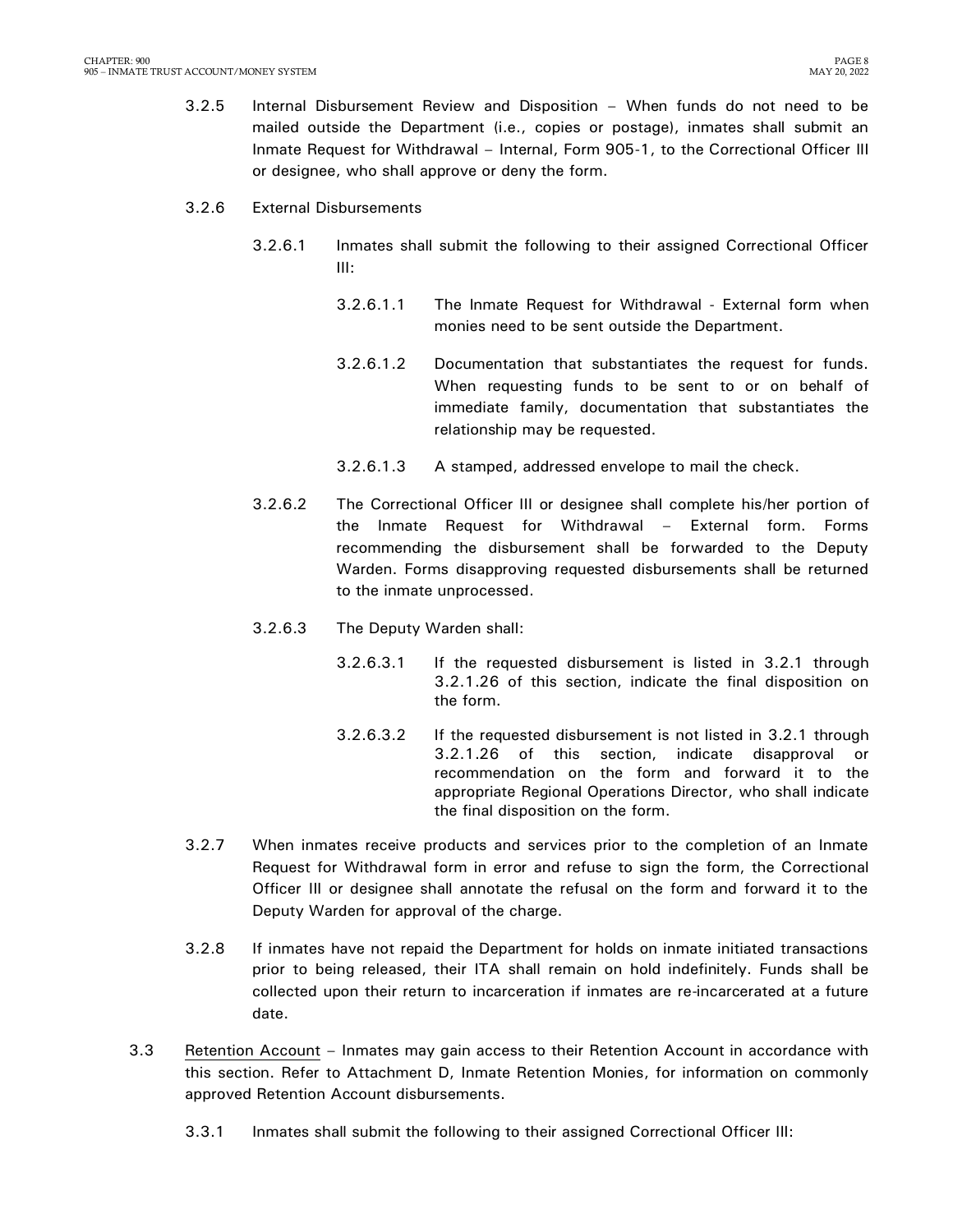- 3.3.1.1 A completed Request for Retention Funds, Form 905-8, including the Reason for Request portion of the form.
- 3.3.1.2 Supporting documentation that substantiates the request for funds. When requesting funds are to be sent to or on behalf of immediate family, documentation that substantiates the relationship may be requested.
- 3.3.1.3 A stamped, addressed envelope to mail the check.
- 3.3.2 Review and Disposition Process
	- 3.3.2.1 The Correctional Officer III or designee, and the Warden or designee shall complete their portion of the Request for Retention Funds form, as appropriate.
		- 3.3.2.1.1 Forms recommending disbursements shall be forwarded to the next level of review listed on the form. Forms disapproving disbursements shall be returned to the inmate unprocessed.
	- 3.3.2.2 The Assistant Director for Prison Operations shall indicate the final disposition on the form unless disapproved at a lower level.
- 3.3.3 Any checks returned to the inmate for funds originally disbursed from the Retention Account shall be returned to the inmate's Retention Account.
- 3.4 Inmates wishing to dispute disbursements from their ITA shall complete an Inmate Letter, Form 916-1, within six months of the posting date or the request shall be denied.
- 3.5 Inmates may request a stop payment of checks and copies of checks from their individual ITAs by submitting an Inmate Letter to the Business Office where they are housed, who shall email a completed Inmate Banking Stop Payment/Check Copy, Form 905-6, to the Central Office ITA staff for processing.
- 3.6 Inmates may request an ITA Monthly printout/statement by submitting an Inmate Letter to their assigned Correctional Officer III or Case Manager. Inmates shall only make this request every 30 calendar days.
	- 3.6.1 Within five calendar days of receipt of the Inmate Letter, the Correctional Officer III or designee shall provide the printout/statement to the inmate free of charge.

### <span id="page-10-0"></span>**4.0 HEALTH AND WELFARE INDIGENT INMATE ALLOWANCES** {5-ACI-5D-14}

#### 4.1 Health and Welfare Indigent Status

- 4.1.1 Inmates who have less than \$8 available in their Spendable Account balance during the previous 30 calendar days and have less than \$32 in monthly commissary spending, not including deductions, shall automatically be eligible for Health and Welfare Indigent status.
- 4.1.2 The ITA System shall determine indigent status eligibility on a daily basis.
- 4.1.3 All indigent inmates shall be charged for indigent supplies.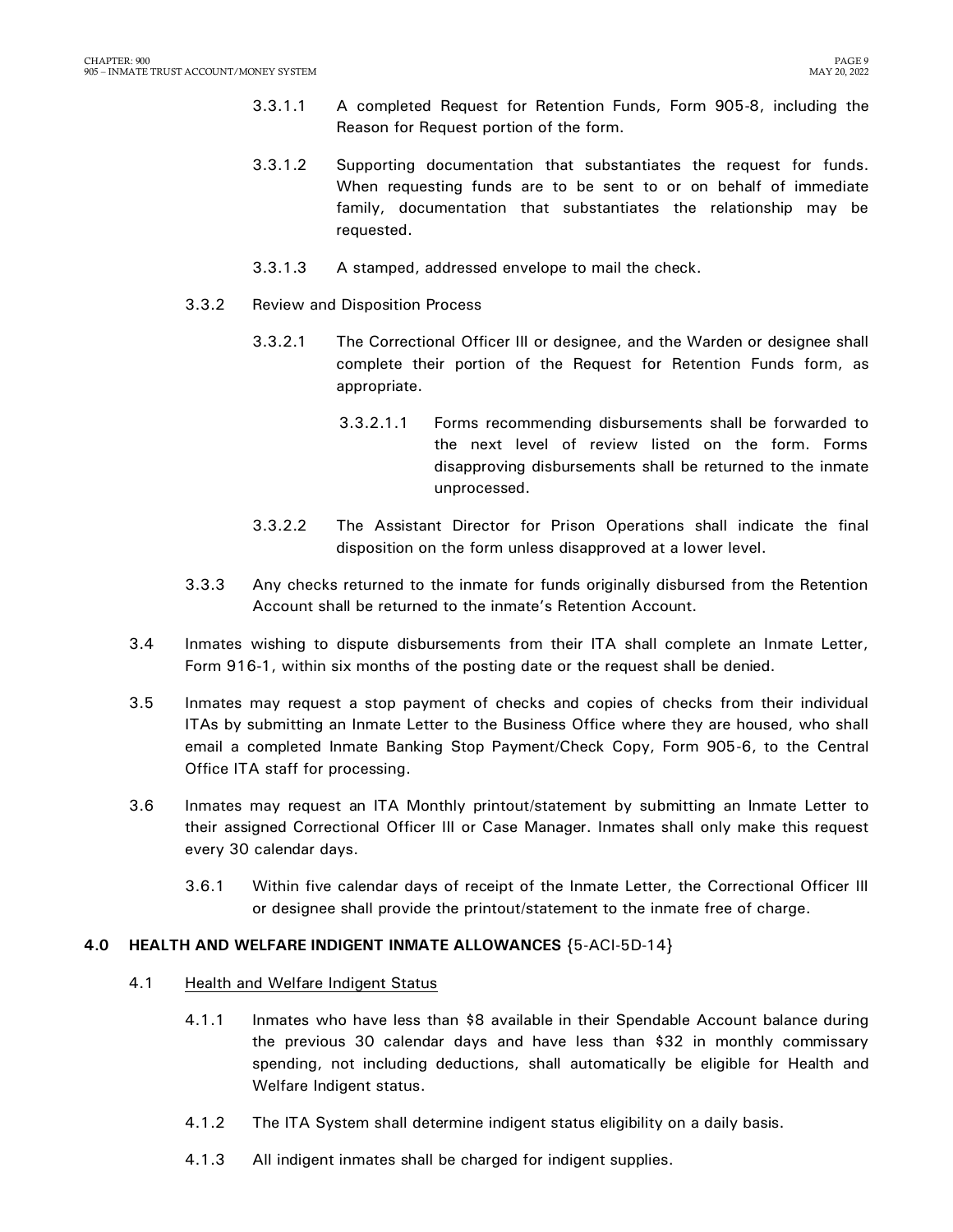4.1.3.1 Charges shall remain as a debt on the inmates' account until the balance is paid in full or partially paid. After one calendar year, the debt balance will be retired. The ITA System will restrict purchasing to only the indigent supplies that are needed.

#### 4.2 Health and Welfare Items

- 4.2.1 Indigent inmates may request the following Health and Welfare items through the inmate store:
	- 4.2.1.1 On a monthly basis:
		- 4.2.1.1.1 Comb
		- 4.2.1.1.2 Toothpaste and toothbrush
		- 4.2.1.1.3 Denture cleaner tablets
		- 4.2.1.1.4 Denture cup and brush
		- 4.2.1.1.5 Denture adhesive pad or cream/paste
		- 4.2.1.1.6 Pre-stamped envelopes and Global stamps in accordance with Department Order #914, Inmate Mail
		- 4.2.1.1.7 One writing tablet and one pencil
		- 4.2.1.1.8 Sanitary napkins and/or tampons
	- 4.2.1.2 On a weekly basis:
		- 4.2.1.2.1 Laundry detergent
		- 4.2.1.2.2 All-In-One Shave/Shampoo/Body Wash
		- 4.2.1.2.3 Two disposable razors
		- 4.2.1.2.4 Deodorant
- 4.2.2 Staff shall issue cleaning supplies and shower shoes (one initial pair) as necessary.

#### <span id="page-11-0"></span>**5.0 FORFEITURE OF INMATE EARNINGS UPON ESCAPE**

- 5.1 The Deputy Warden of Operations shall notify the Business Manager or designee upon verification of an escape or the following workday.
- 5.2 The Business Manager or designee shall:
	- 5.2.1 Ensure the inmate's ITA is immediately placed on "Frozen" status by contacting the Central Office ITA Manager or designee. The only time the "Bank Account Status" field shall be changed to "Frozen" status is when an inmate is under "Escape" status.
	- 5.2.2 Ensure the posting of receipts to the escapee's ITA is as follows: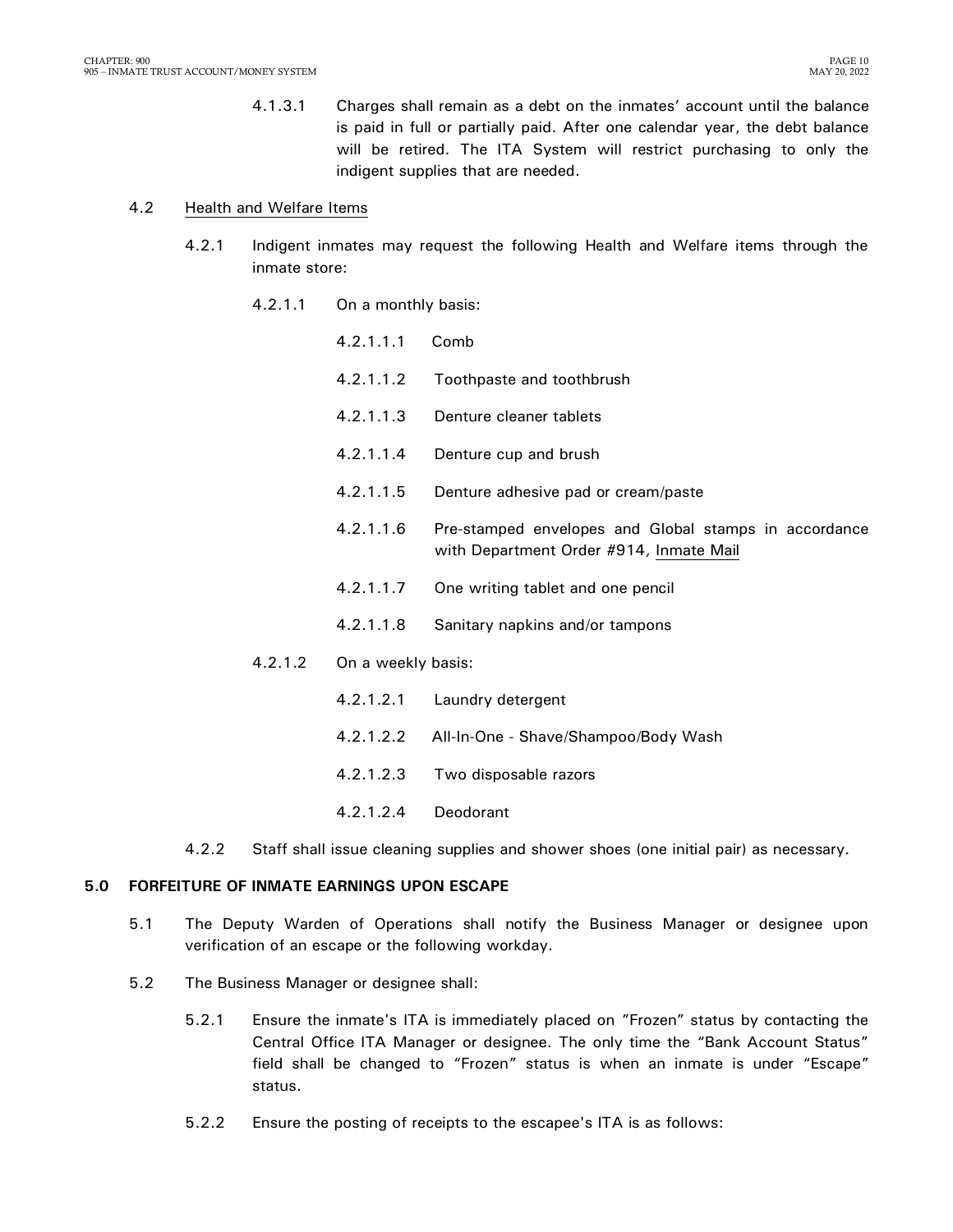- 5.2.2.1 All pending inmate store purchases and other inmate initiated transactions for which the inmate has received goods or services shall be posted.
- 5.2.2.2 All other pending inmate initiated transactions shall not be posted to the ITA. Inmate Request for Withdrawal forms shall be marked "VOID", with the escapee's ADCRR number and the escape date. A copy shall be made and retained by the Business Office.
- 5.2.3 Use Attachment C, Example of Forfeiture of Inmate Monies Upon Escape, to calculate the amount to be forfeited to the Inmate Store Proceeds (ISP) Fund and the amount to be encumbered in the inmate's spendable balance.
	- 5.2.3.1 Calculations shall begin at a point in time where the inmate's ITA had a less than \$5 balance. If this less than \$5 balance has not occurred during the last six months, the lowest balance during the last six-month period shall be used.
		- 5.2.3.1.1 The beginning amount shall be considered unearned income. Monies received by an inmate from Work Incentive Pay Plan (WIPP), Arizona Correctional Industries (ACI) contracted and/or associated jobs or any job at which an inmate earns monies while incarcerated is considered earned income.

### <span id="page-12-0"></span>**6.0 ESCAPEE APPREHENSION COSTS**

- 6.1 The Complex Warden or designee (for institution investigator and non-investigator staff), the Assistant Director for Prison Operations, Chief Financial Officer, and the Inspector General shall ensure:
	- 6.1.1 All escapee apprehension costs as defined in this Department Order are documented and provided to the Business Manager or designee where the escape occurred within five workdays of the termination of the pursuit/chase, as applicable. Documentation shall include:
		- 6.1.1.1 A mileage and operations log for each vehicle that reflects actual miles driven, the amount of fuels, oils and other lubricants used, and required tires, batteries and accessories.
		- 6.1.1.2 All staff food and expense receipts, which include the name, dates and costs for each.
			- 6.1.1.2.1 Meals provided from the institution Food Services Contractor shall be recorded based on the cost per meal allocation or Food Services Contractor costs and include the staff name(s) who would not have normally been on duty had it not been for the escape. Accurate counts shall be maintained for costs.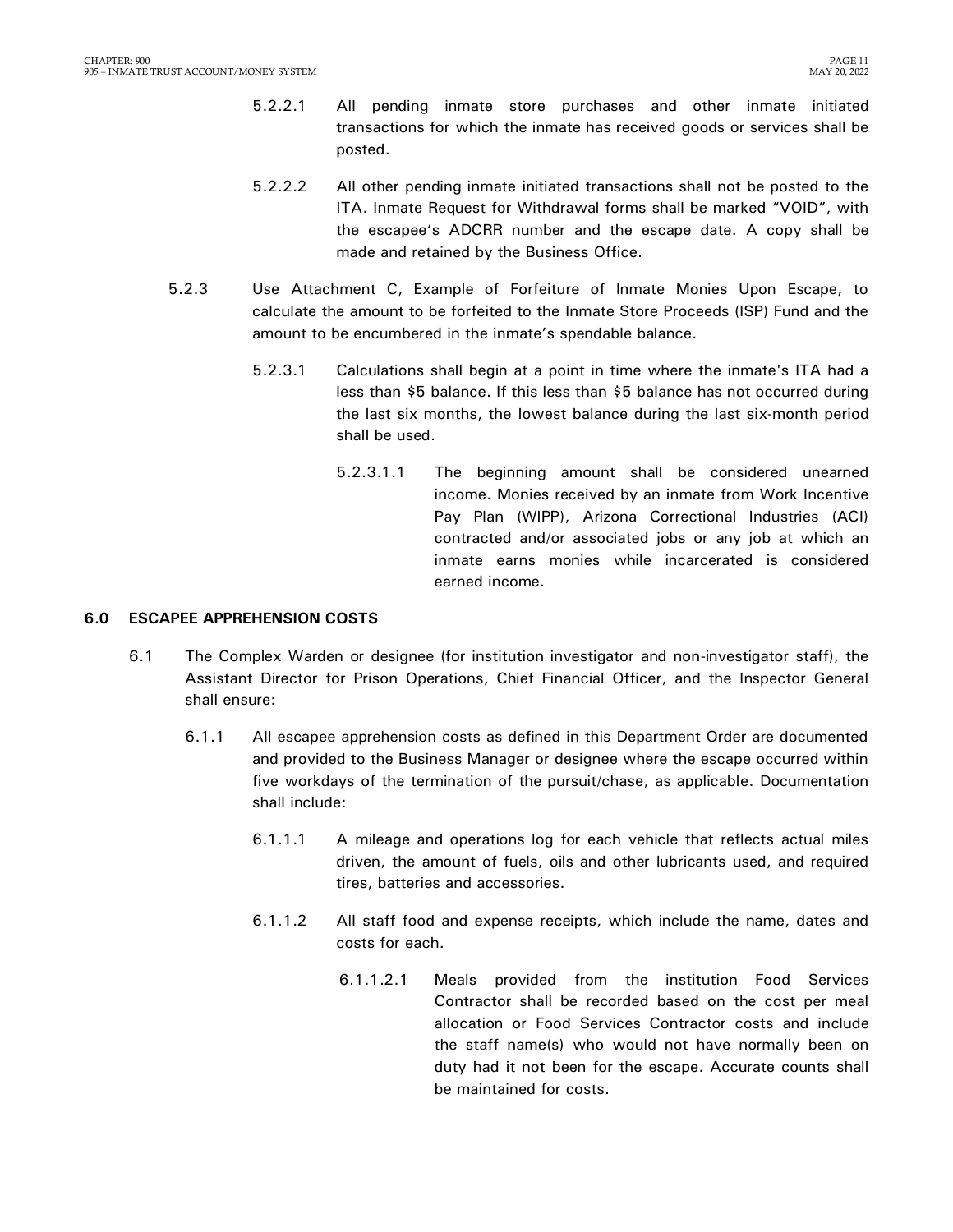- 6.1.2 Employee Time Entry (ETE)/Positive Attendance Reports (PAR) properly reflect all regular and overtime/compensatory hours worked by staff based solely on the escape.
	- 6.1.2.1 Regular hours shall be recorded as escapee apprehension costs as they are not working their regular assigned place of duty.
- 6.2 All areas that were officially involved in the escapee apprehension efforts shall send copies of all costs incurred as a result of the escape to the corresponding institution Business Manager within five workdays of the termination of the pursuit/chase.
- 6.3 The institution Business Manager or designee shall:
	- 6.3.1 Coordinate with county and/or city officials to obtain actual or estimated costs the Department will be required to pay due to the jail charges, if appropriate, based on the escapee(s) being held at facilities other than those of the Department.
	- 6.3.2 Prepare a consolidated report to show the total costs incurred in each area of staff time, food, lodging, etc., and use the documents received from all sources as back up.
	- 6.3.3 Submit the consolidated report to the County Attorney's Office within three weeks after the apprehension.
		- 6.3.3.1 A copy of the report shall be provided to the Assistant Director for Prison Operations and the Chief Financial Officer.
	- 6.3.4 Be available to the County Attorney to assist in and/or answer questions pertaining to the apprehension costs.
	- 6.3.5 Maintain appropriate accounting records to reflect the payments made, dates, amounts and balances due.
- 6.4 Collection of escapee apprehension costs made in the same fiscal year in which the expenses were incurred shall be deposited in the institution's operating funds. Collections made from the inmate's ITA in subsequent fiscal year(s) shall be deposited into the Arizona State Treasurer, General Fund.

### <span id="page-13-0"></span>**7.0 COURT-ORDERED, DISCIPLINARY AND RISK MANAGEMENT RESTITUTION** {5-ACI-1B-24}

- 7.1 Court-Ordered Restitution Upon receipt of a decision ordering inmates responsible for restitution, the Central Office ITA staff shall set up the deduction in accordance with Attachment A.
	- 7.1.1 Judicial proceedings or decisions of the Courts are not grievable in accordance with Department Order #802, Inmate Grievance Procedure.
- 7.2 Disciplinary Restitution and/or Fines
	- 7.2.1 Disciplinary restitution and/or fines shall be determined in accordance with Department Orders #803, Inmate Disciplinary Procedure and #116, Employee Communicable Disease Exposure Control Plan.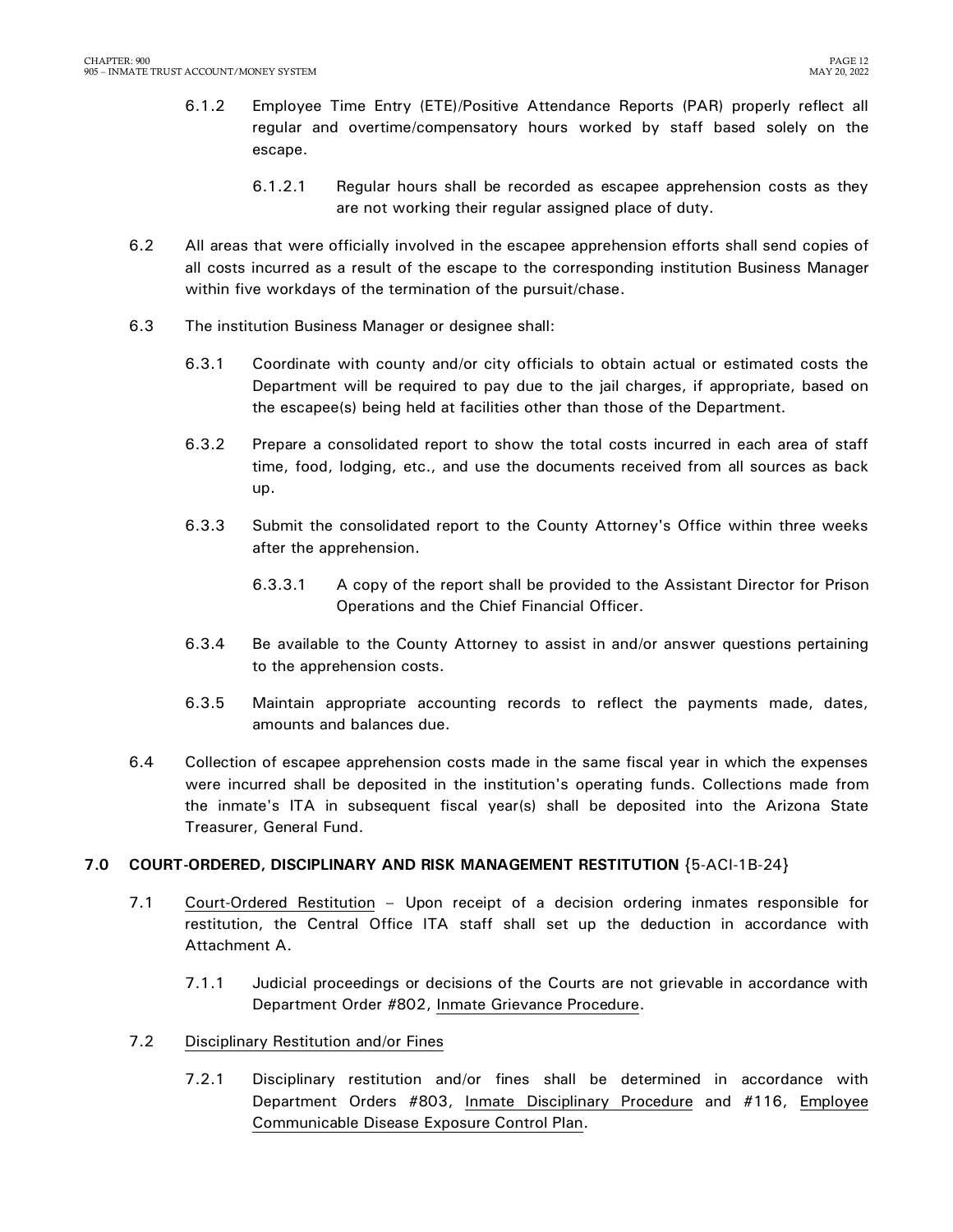- 7.2.2 Upon determination of restitution and/or fine amounts, Disciplinary Coordinators/Hearing Officers shall forward copies of final rulings to the institution Business Office.
- 7.2.3 The Business Manager or designee shall make the deduction if funds are available or set up the deduction and provide written notification to the Central Office ITA staff.

### 7.3 Arizona Department of Administration (ADOA) Risk Management Charge

- 7.3.1 Upon receipt of notification of the ADOA Risk Management Charge, Central Office ITA staff shall:
	- 7.3.1.1 Immediately make the deduction if funds are available or set up the deduction in accordance with Attachment A.
	- 7.3.1.2 Provide written notification to Business Office staff where the inmate is housed, which shall provide notification to the inmate.
- 7.3.2 Inmates may grieve the circumstances on which the charge is based in accordance with Department Order #802, Inmate Grievance Procedure, but not the validity of the amount of the claim.

### <span id="page-14-0"></span>**8.0 DISCHARGED MONIES, MVD, CLOTHING AND TRANSPORTATION**

- 8.1 Dedicated Discharge Accounts (DDA) shall be established for all inmates.
	- 8.1.1 The Department shall withhold 25% of gross wages earned by each inmate and deposit this amount into the inmate's DDA, until the balance of the account reaches \$50 for a natural life sentence and \$250 for all other inmates.
	- 8.1.2 The DDA shall be reserved (regardless of sentence length) until the inmate's discharge or release from the Department and shall not be considered available funds when computing Health and Welfare Indigent status.
	- 8.1.3 MVD credentials shall be deducted from the DDA, the Spendable Account or the Discharge Account, no later than 45 calendar days prior to release.
	- 8.1.4 Inmates shall be provided the balance of their DDA in accordance with Attachment B, Discharge Procedures: Inmate Funds and Discharge Allowance, upon discharge from the Department or release to Community Supervision.
	- 8.1.5 Any wages deposited after the inmate is discharged shall not be eligible for the dedicated discharge deduction. If a deduction is made, it shall be moved and included with the spendable amount.
- 8.2 Eligibility Criteria for Discharge Allowance and Clothing An inmate may be entitled to a discharge allowance upon release or discharge, including a supervised release. Checks or cash shall not be issued in lieu of clothing.
	- 8.2.1 Inmates shall be provided gender appropriate clothing upon release or discharge, as follows:

8.2.1.1 One pair of blue jeans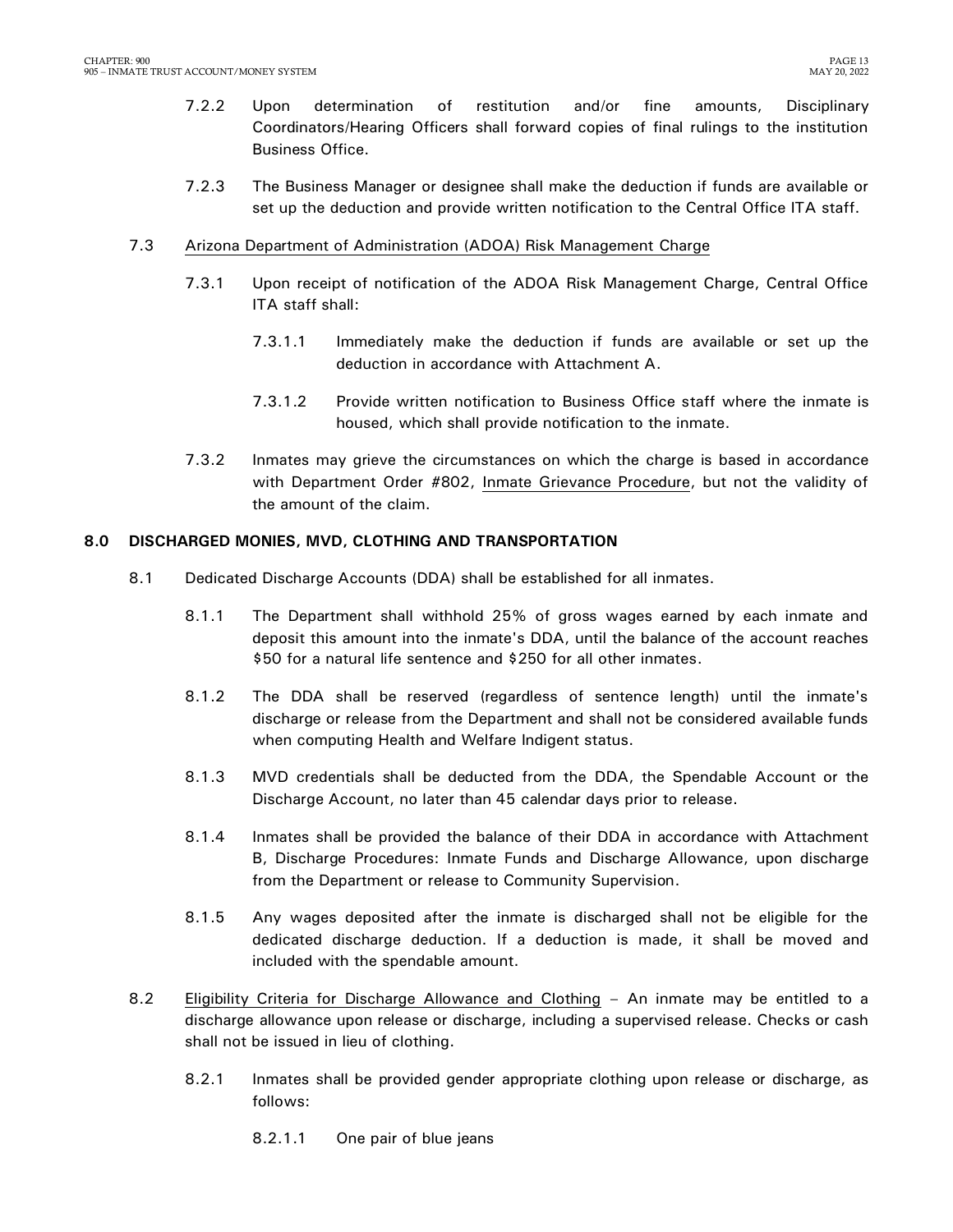- 8.2.1.2 One shirt
- 8.2.1.3 One pair of underwear/panties
- 8.2.1.4 One bra
- 8.2.1.5 One pair of hosiery or socks
- 8.2.1.6 One pair of shoes or boots for inmates who do not own personal footwear (Inmates wearing footwear that has been issued to them shall not be issued new footwear prior to their discharge.)
- 8.2.1.7 Female inmates may choose a dress, instead of jeans and a shirt or a skirt instead of jeans at facilities where donated clothing is available.
- 8.2.2 An inmate with less than \$50 in a DDA shall receive the discharge allowance amount needed to make a total of \$50 from the discharge fund, if eligible, as outlined in section 8.3.2 below. (See Attachment B.)
- 8.3 Determination of Eligibility Before an inmate is released or discharged, staff shall:
	- 8.3.1 Confirm the inmate's entitlement to a discharge allowance by examining the ITA System.
	- 8.3.2 Ensure inmates who meet the eligibility criteria receive the discharge allowance, minus any MVD credential expenses, not to exceed \$50. If eligible, the discharge allowance shall be included in the amount loaded on the Discharge Card or in an Inmate Trust fund check if the inmate is not released to the community.
- 8.4 Transportation Assistance for Paroled/Discharged Inmates When appropriate, Wardens may issue discharged inmates and/or paroled inmates, if consistent with the signed Conditions of Supervision a nontransferable bus or train ticket from the bus or train station closest to the first station beyond the State limits.
	- 8.4.1 Checks or cash shall not be issued in lieu of a ticket.
	- 8.4.2 Tickets shall be purchased from discharge appropriated monies. Tickets not used within three calendar days of an inmate's discharge date shall be voided and the funds returned to the DDA, unless use of the ticket was precluded because of the inmate's illness.
	- 8.4.3 All exceptions shall be approved by the Assistant Director for Prison Operations.
- 8.5 The Department shall reimburse any discharge expenses incurred by private prisons.

### <span id="page-15-0"></span>**9.0 UTILITY CHARGING**

9.1 Inmates shall be allowed electrical and other powered appliances as authorized in Department Order #909, Inmate Property. It is the responsibility of the unit's Property Officer to notify the Business Manager of all inmates who possess electrical appliances by submitting a Utility Charging – Status Change Request, Form 905-12, for each inmate housed in the facility.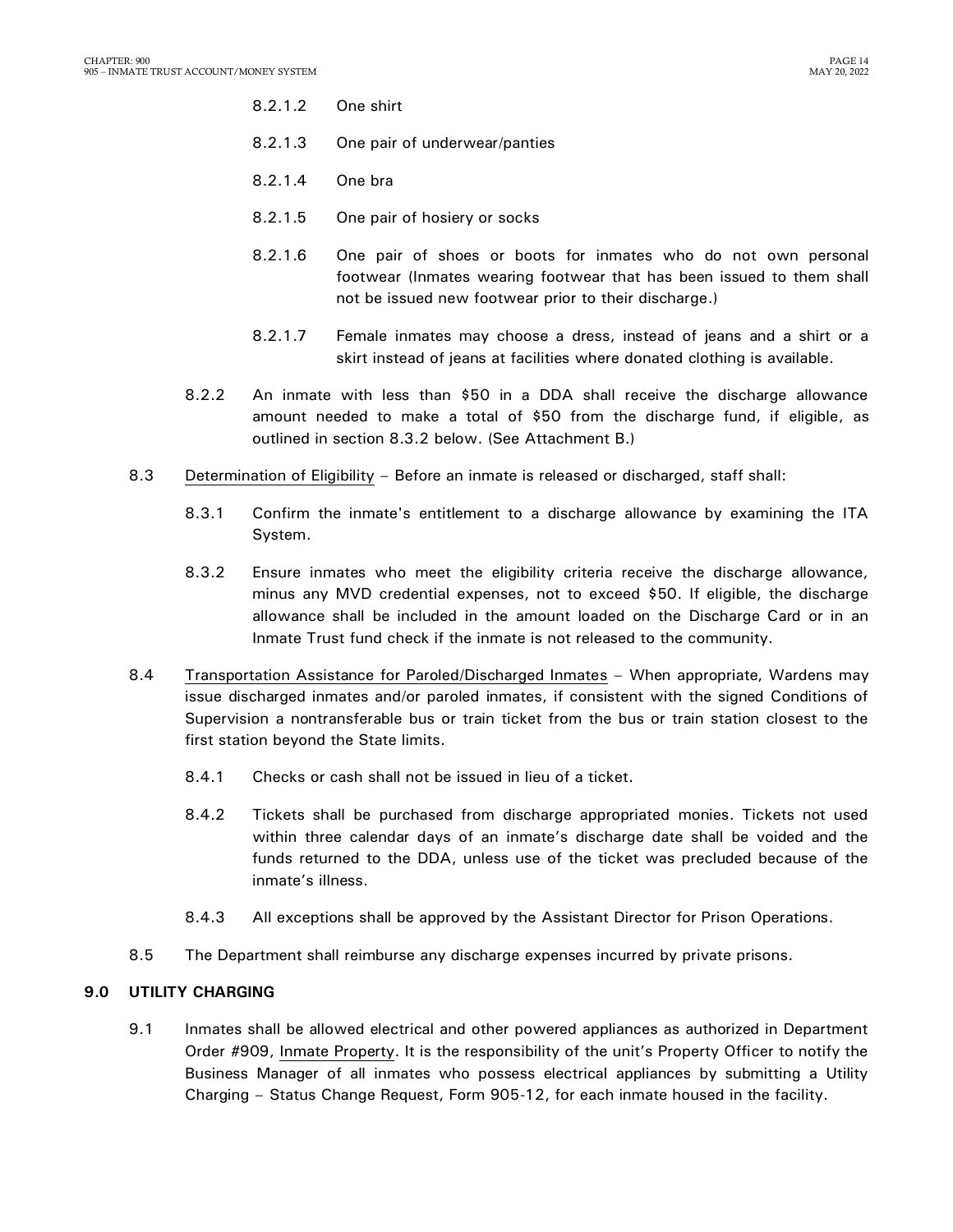- 9.2 Except as identified in this section, inmates shall be charged a fee of \$2 per month for utility expenses for each month they possess one or more electrical appliances as defined in Department Order #909, Inmate Property. This includes any item previously authorized such as fans and radios, which use electrical current from the Physical Plant. The unit where the inmate is assigned on the third Saturday of the month shall be the unit charging the inmate.
	- 9.2.1 The inmate shall be charged the full amount of \$2 regardless of the number of days they possessed the appliance during the month. If the inmate does not have sufficient funds for the utility charge, a hold shall be placed on the inmate's ITA.
		- 9.2.1.1 Tablets issued by the Department shall not be assessed utility charges, if the tablet is the only electronic item or appliance in their possession.
	- 9.2.2 Inmates who lose the privilege to possess all electrical appliances through the disciplinary process shall request a refund of the utility charge using a Utility Charging – Status Change Request form. Refunds shall be authorized only if all appliances were physically out of the inmate's possession for the entire month. The request shall be reviewed by the Correctional Officer III and Deputy Warden. If a refund is approved, the form shall be forwarded to the Business Office for processing.

### 9.3 Exemptions

- 9.3.1 Inmates assigned to the following locations are not required to pay a utility charge:
	- 9.3.1.1 ASPC-Florence, Central Unit Housing Unit 8
	- 9.3.1.2 ASPC-Eyman, Special Management Unit (SMU) I Behavioral Management Unit
	- 9.3.1.3 ASPC–Perryville, Female Reception Center Intake and Women's Treatment Unit
	- 9.3.1.4 ASPC–Phoenix, Alhambra Unit Male Reception Center Intake and Baker Ward (Licensed Mental Health Facility)
	- 9.3.1.5 ASPC–Phoenix, Flamenco Unit (Licensed Mental Health Facility) and Aspen Special Programs Unit
	- 9.3.1.6 Inpatient Component Units at ASPC–Florence, Lewis, Perryville and Tucson
- 9.3.2 The following are exempt from paying utility charges:
	- 9.3.2.1 Inmates classified as minors
	- 9.3.2.2 Inmates possessing only medically prescribed electrical appliances
- 9.4 Inmate Property Room staff shall, by the 10th calendar day of the month, notify the Business Office of any changes (i.e., inmates who have received or sent out appliances during the preceding month) using a Utility Charging – Status Change Request form. The transfer of an inmate to a different unit or institution does not require a change to the utility charging status. The Business Office shall enter the data in the appropriate ITA screen.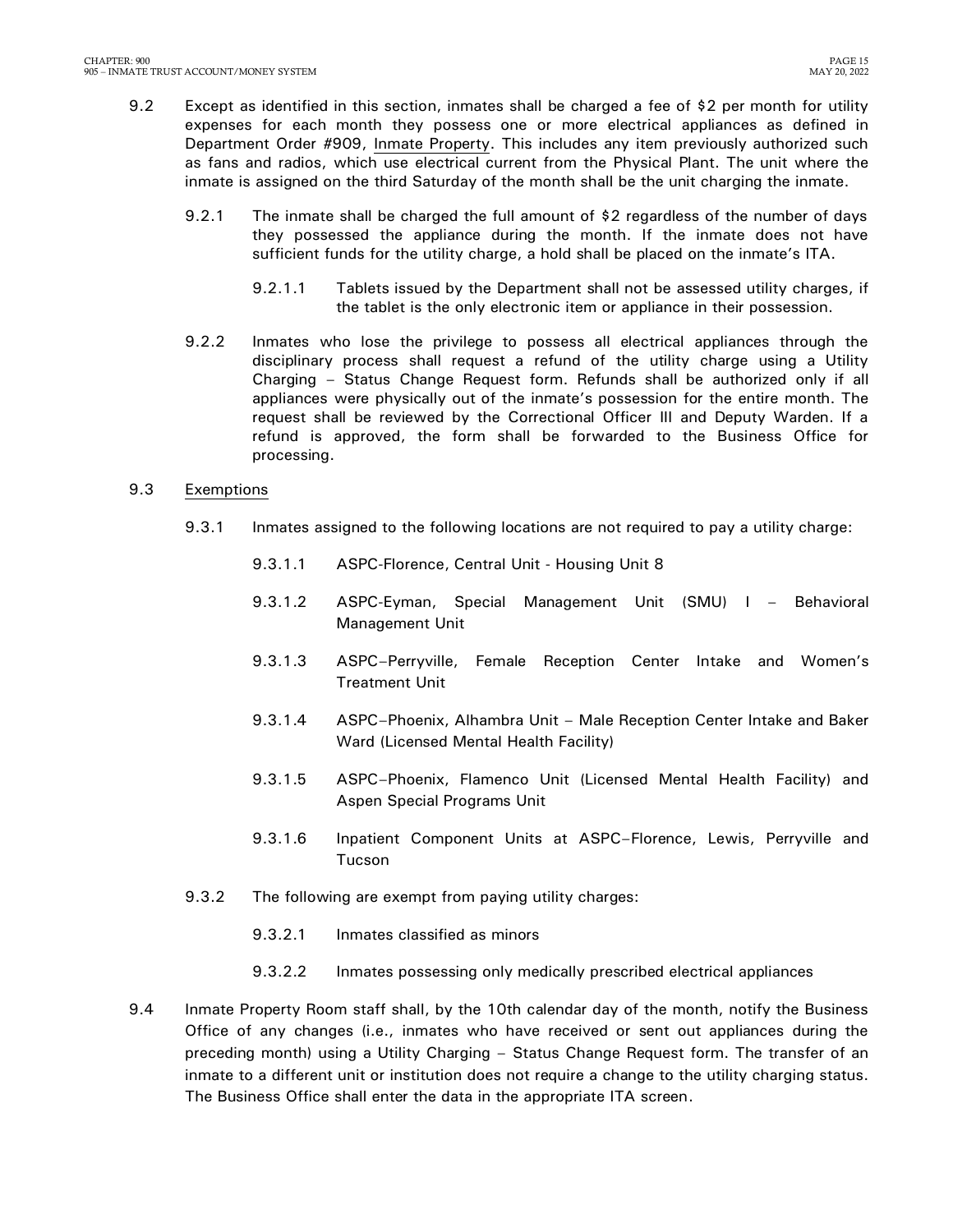- 9.5 The Financial Services Bureau shall initiate the utility charge batch run on Arizona Correctional Information System (ACIS) on the third Saturday of the month. A system–generated deduction report by institution shall be used to prepare the deposit to the Arizona State Treasurer for amounts collected, to reduce the utility expenses for the appropriate institution. A copy of the deduction report shall be forwarded to each institution's Business Manager.
	- 9.5.1 Funds collected for inmates at private prison facilities shall be deposited as a reduction of per diem expense.
- 9.6 The Chief Financial Officer or designee shall prepare a report to the Director for the Joint Legislative Budget Committee and the Director of the Governor's Office of Strategic Planning and Budgeting by September 1 of each year, detailing the collection and expenditure of monies collected from inmates as utility charges.
- <span id="page-17-0"></span>**10.0 FILING LAWSUITS WITH STATE AND FEDERAL COURTS** – In order to file lawsuits with the state and federal courts, inmates must provide a certified statement of account to the court.
	- 10.1 To request a certified statement of account, inmates shall send an Inmate Letter, to their Business Office where they are housed. The Business Office designee shall scan and email the Inmate Letter to the Central Office ITA staff.
	- 10.2 Within five workdays of receiving the Inmate Letter, Central Office ITA staff shall process the request and generate an email with the signed certified statement, and a memo of instructions to the corresponding Business Office.
	- 10.3 The Business Office staff shall process and document the request in accordance with the Unit Certified Statement Procedure. The signed Inmate Letter is authorization to charge the inmate for the Certified Statement.
		- 10.3.1 Inmates shall incur a charge \$0.25 per page. A notice shall be sent to the Business Manager to collect the fee. If funds are not available, the inmate's Spendable Account shall be placed on hold for the amount.
	- 10.4 The inmate shall present the completed form "Application to Proceed in Forma Pauperis" and the certified statements to their assigned Correctional Officer III for certification. The certified application shall be returned to the inmate who is responsible for filing a petition with the court. The application shall not be certified by the unit's Business Office.

## <span id="page-17-1"></span>**DEFINITIONS/GLOSSARY**

Refer to the Glossary of Terms for the following:

- Alcohol Abuse Treatment Fund (AATF)
- Business Checks
- Compensation
- Court Ordered Child Support
- Dedicated Discharge Account
- Dependent
- Discharge Allowance
- Electronic Funds Transfer
- Escape Apprehension Costs
- **•** Government Checks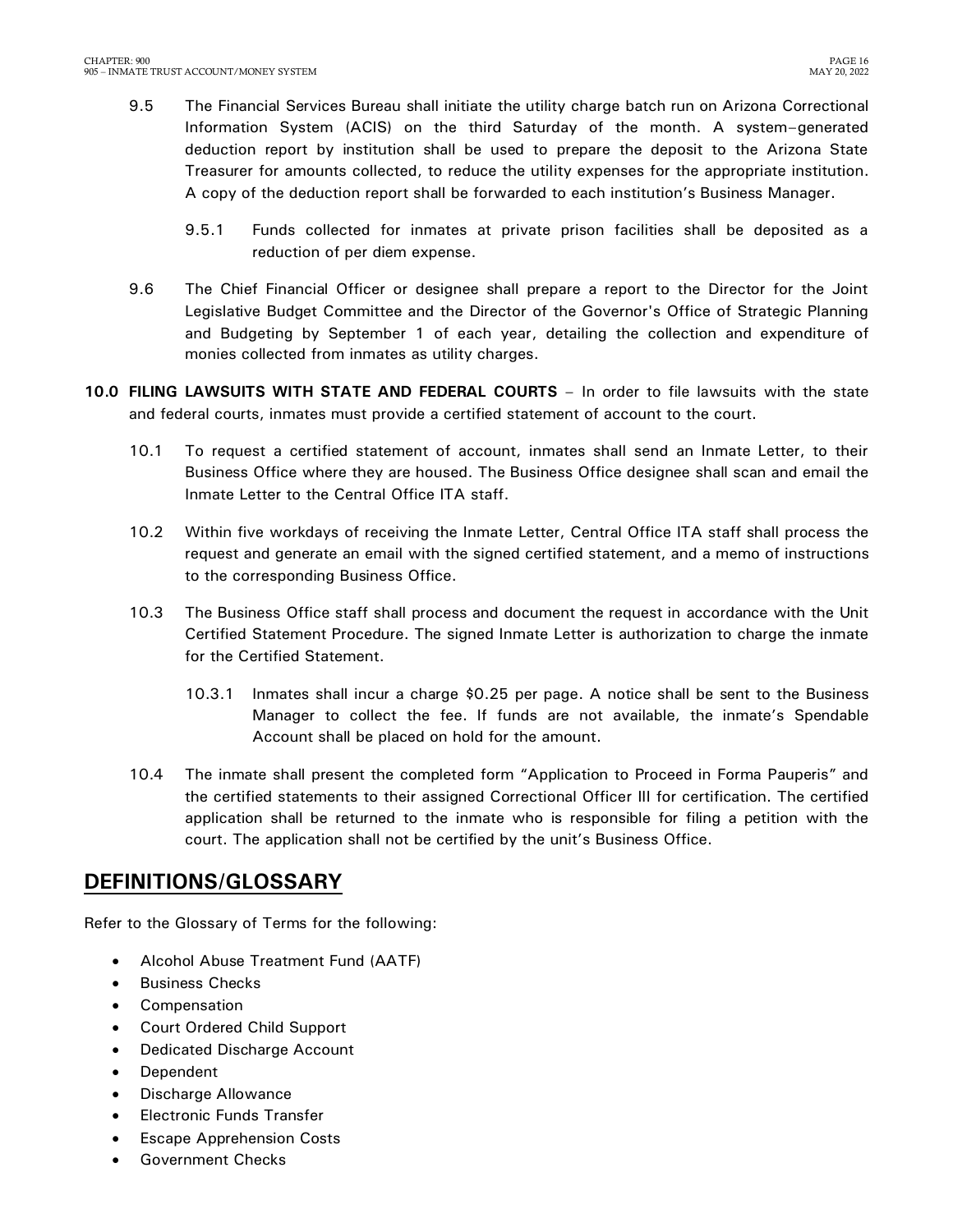- Health and Welfare Indigent
- Immediate Family
- Inmate Trust Account (ITA)
- Inmate Trust Account (ITA) Funds
- Investment
- Mail Money
- Negotiable Instruments
- Prison Industries Program
- Restitution
- Retention
- Spendable Balance
- Taxation/Risk Management

## <span id="page-18-0"></span>**ATTACHMENTS**

Attachment A, Schedule of Deductions From Inmate Monies

- Attachment B, Discharge Procedures: Inmate Funds and Discharge Allowance
- Attachment C, Example of Forfeiture of Inmate Monies Upon Escape

Attachment D, Inmate Retention Monies

Attachment E, Schedule of Deductions From Mail Monies

Attachment F, Return to Sender

## <span id="page-18-1"></span>**FORMS LIST**

905-1, Inmate Request for Withdrawal - Internal 905-6, Inmate Banking Stop Payment/Check Copy 905-8, Request for Retention Funds 905-10, Inmate Trust 905-12, Utility Charging - Status Change Request

905-15, Inmate Request for Withdrawal – External

## <span id="page-18-2"></span>**AUTHORITY**

A.R.S. §12-302, Extensions of Time for Payment of Fees and Costs; Relief from Default for Nonpayment; Deferral or Waiver of Court Fees and Costs; Definitions

A.R.S. §13-4401, Definitions

A.R.S. §23-1023, Liability of Third Person to Injured Employee; Election of Remedies

A.R.S. §28-1383, Aggravated Driving or Actual Physical Control While Under the Influence; Violation; Classification; Definition

A.R.S. §31-201.01, Duties of the Director; Tort Actions; Medical Treatment Costs; State Immunity; **Definitions** 

A.R.S. §31-228, Procedure for Discharge of Prisoner, Return of Property; Furnishing Money, Clothing and Transportation Ticket; Allowing Hair to Grow Before Discharge

A.R.S. §31-230, Prisoner Spendable Accounts; Fees

A.R.S. §31-237, Dedicated Discharge Accounts

A.R.S. §31-239, Utility Fees

A.R.S. §31-254, Compensation for Labor Performed; Price of Prison Made Articles; Distribution of Earnings; Workers' Compensation

A.R.S. §31-255, Alcohol Abuse Treatment Fund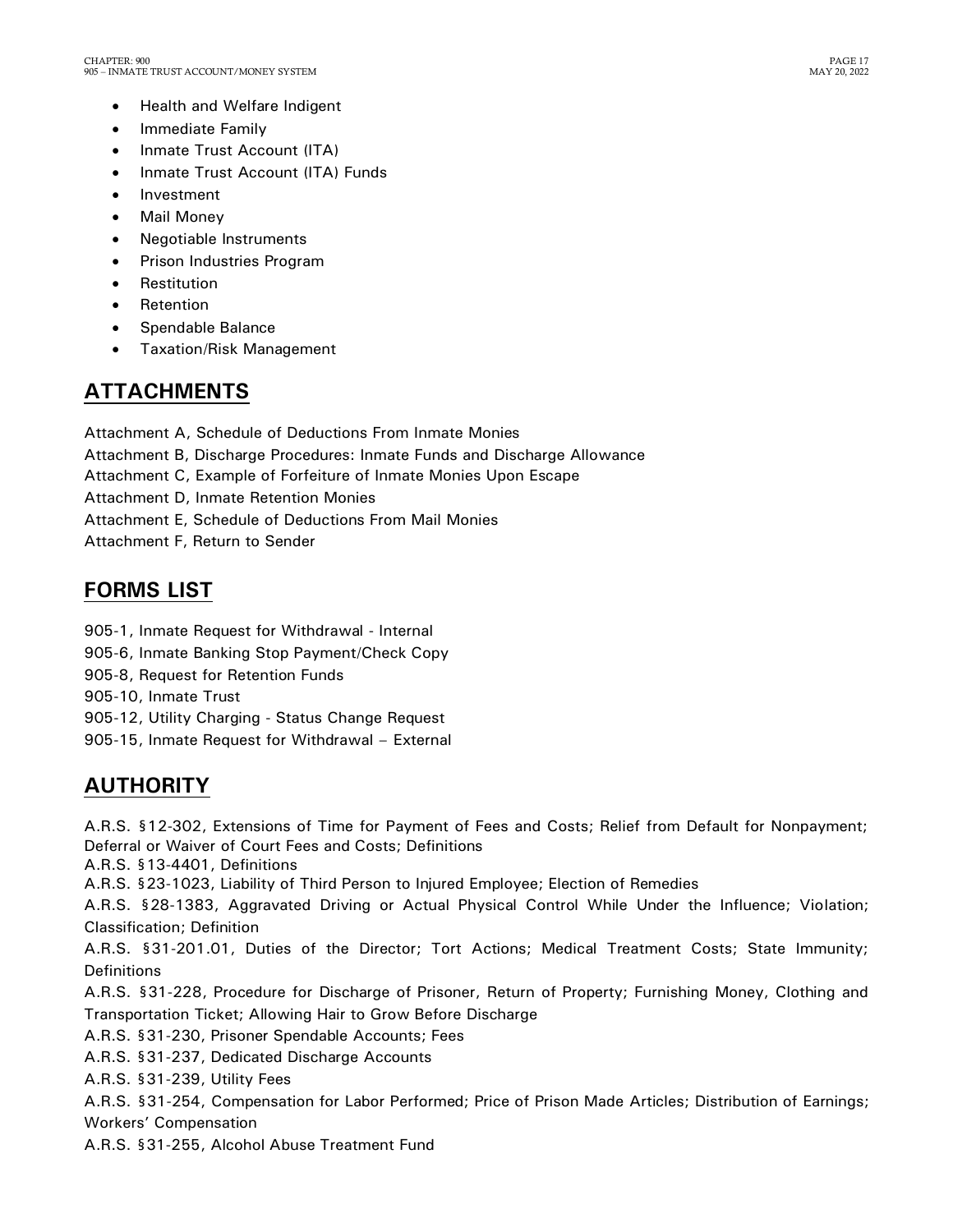A.R.S. §31-323, Compensation for Prisoner Participation in Approved Programs; Trust Fund or Retention Account

A.R.S. §31-342, Escape; Liability For Costs Incurred In Apprehension

A.R.S. §41-1604.02, Inmate Stores; Establishment; Privatization; Prices; Goods; Inmate Store Proceeds Fund

A.R.S. §41-1604.03, Special Services Fund; Uses; Report

A.R.S. §41-1604.04, Investment of Special Service Funds Monies; Approval; Deposit of Proceeds

A.R.S. §41-1604.05, Investment of Offenders' Funds; Deposit of Proceeds; Commingling Permitted

A.R.S. §41-1613, Community Correctional Centers; Powers and Duties; Allocation of Compensation; Absence Without Leave; Classification; Notice, Hearing; Location

A.R.S. §41-1674, Compensation of Employed Prisoners; Payment and Disposition

A.R.S. §44-307, Report of Abandoned Property

A.R.S. §44-308, Payment or Delivery of Abandoned Property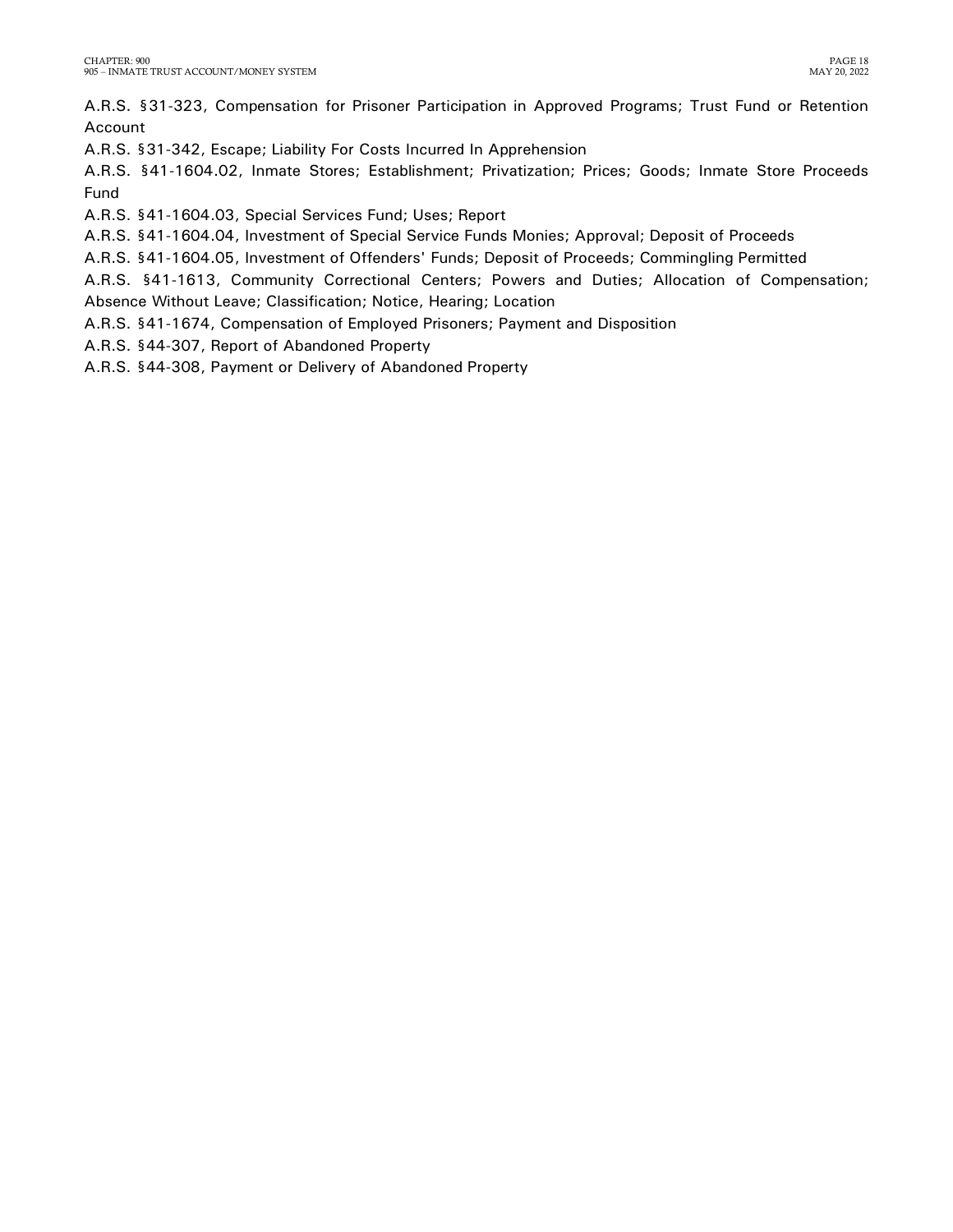### **ATTACHMENT A**

### **SCHEDULE OF DEDUCTIONS FROM INMATE MONIES INMATE WAGES LESS THAN \$2.00 PER HOUR**

| <b>Deduction (Code)</b>                              | <b>Statute</b>                                                                                                                                                                                                     | <b>Basis For Deduction</b>                                                                                                                                                                  |  |
|------------------------------------------------------|--------------------------------------------------------------------------------------------------------------------------------------------------------------------------------------------------------------------|---------------------------------------------------------------------------------------------------------------------------------------------------------------------------------------------|--|
|                                                      | <b>MANDATORY DEDUCTIONS</b>                                                                                                                                                                                        |                                                                                                                                                                                             |  |
| ALCOHOL ABUSE<br>TREATMENT FUND (51)                 | A.R.S. §31-255, Alcohol Abuse Treatment Fund                                                                                                                                                                       | DUI<br>offense,<br>For<br>a<br>in<br>accordance with A.R.S. §31-<br>255, 67% of gross wages or<br>\$.50 per hour, whichever is<br>less.                                                     |  |
| <b>DEDICATED DISCHARGE</b><br>ACCOUNT (13)           | A.R.S. §31-237, Dedicated Discharge Accounts and A.R.S.<br>§31-254, Compensation For Labor Performed; Price of Prison<br>Articles;<br>Distribution<br>of<br>Workers'<br>Made<br>Earnings;<br>Compensation          | 25% of gross wages until<br>\$50<br>is<br>accumulated<br>for<br>inmates serving a natural life<br>sentence and \$250 for all<br>other inmates.                                              |  |
| <b>TRANSITION FEES (54)</b>                          | A.R.S.§31-254, Compensation For Labor Performed; Price of<br>Prison Made Articles; Distribution of Earnings; Workers'<br>Compensation                                                                              | 5% of gross wages<br>(Inmates with DUI offenses<br>are exempt.)                                                                                                                             |  |
| COURT ORDERED CHILD<br>SUPPORT (32)                  | A.R.S. §31-254, Compensation For Labor Performed; Price of<br>Prison Made Articles; Distribution of Earnings; Workers'<br>Compensation                                                                             | 30% of gross wages                                                                                                                                                                          |  |
| ** SPENDABLE BALANCE                                 | Gross wages minus mandatory deductions = spendable balance                                                                                                                                                         |                                                                                                                                                                                             |  |
|                                                      | DEPARTMENT CONTROLLED DEDUCTIONS                                                                                                                                                                                   |                                                                                                                                                                                             |  |
| ITA FEES (58)                                        | A.R.S. §31-254, Compensation For Labor Performed; Price<br>of Prison Made Articles; Distribution of Earnings; Workers'<br>Compensation<br>A.R.S. §31-230, Prisoner Spendable Accounts; Fees                        | $* * 1\%$<br>of<br>deposits<br>to<br>spendable<br>** minimum 20% of deposits<br>to spendable, unless a higher<br>percentage or amount is<br>specified in the court order,<br>not exceed 50% |  |
| <b>COURT ORDERED</b><br><b>RESTITUTION (24)</b>      | A.R.S. §31-230, Prisoner Spendable Accounts; Fees                                                                                                                                                                  | ** minimum 20% of deposits<br>to spendable, unless a higher<br>percentage or amount is<br>specified in the court order,<br>not exceed 50%                                                   |  |
| STATE FILING FEES (37)                               | A.R.S. §31-254, Compensation For Labor Performed; Price of<br>Prison Made Articles; Distribution of Earnings; Workers'<br>Compensation                                                                             | **20%<br>of<br>deposits<br>to<br>spendable                                                                                                                                                  |  |
| FEDERAL FILING FEES (35)                             | A.R.S. §31-254, Compensation For Labor Performed; Price<br>of Prison Made Articles; Distribution of Earnings; Workers'<br>Compensation                                                                             | $**20%$<br>of<br>deposits<br>to<br>spendable                                                                                                                                                |  |
| <b>DISCIPLINARY RESTITUTION</b><br>AND/OR FINES (41) | A.R.S. §31-201.01, Duties of the Director; Tort Actions;<br>Medical Treatment Costs; State Immunity; Definitions                                                                                                   | **100%<br>spendable<br>collected, if not paid in full<br>the remaining balance will be<br>collected at 10% of deposits<br>to spendable until paid in full.                                  |  |
| <b>TAXATION/RISK</b><br>MANAGEMENT (34)              | A.R.S. §23-1023, Liability of Third Person to Injured<br><b>Employee; Election of Remedies</b>                                                                                                                     | **10%<br>of<br>deposits<br>to<br>spendable                                                                                                                                                  |  |
| <b>ESCAPEE APPREHENSION</b><br>(33)                  | A.R.S. §31-342, Escape; Liability For Costs Incurred In<br>Apprehension and A.R.S. §31-254, Compensation For Labor<br>Performed; Price of Prison Made Articles; Distribution of<br>Earnings; Workers' Compensation | $**10%$<br>of<br>deposits<br>to<br>spendable                                                                                                                                                |  |
| <b>REMAINING TO SPENDABLE</b>                        | Gross wages minus mandatory & Department controlled deductions equal - REMAINING TO<br>SPENDABLE BALANCE                                                                                                           |                                                                                                                                                                                             |  |
| HOLDS (NSF items)                                    | Can be collected in FULL from existing encumbered balances                                                                                                                                                         |                                                                                                                                                                                             |  |
| <b>ERROR CORRECTION</b>                              | Can be<br>To correct overpayments.<br>processed without inmate<br>documentation.                                                                                                                                   | authorization<br>with                                                                                                                                                                       |  |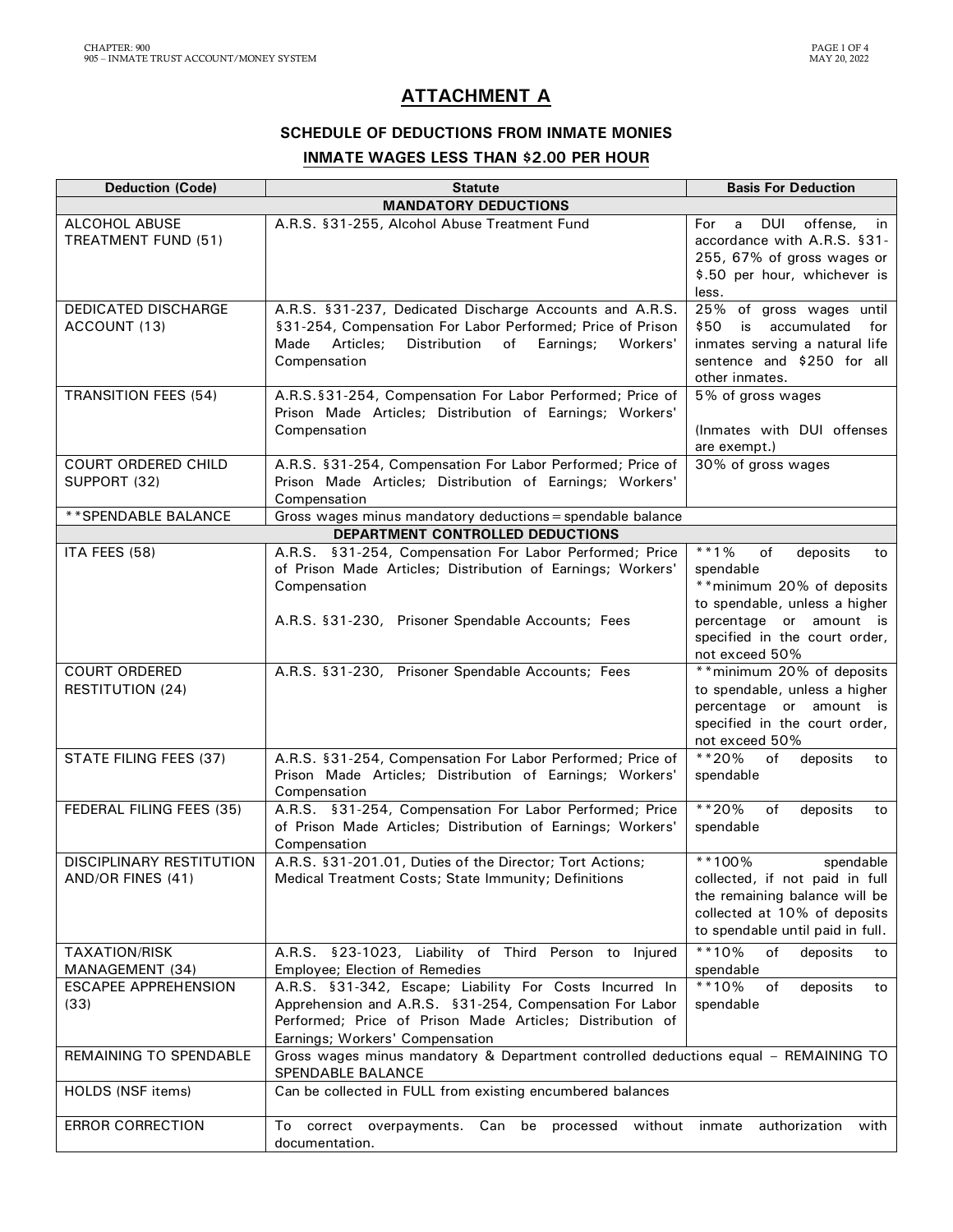### **INMATE WAGES \$2.00 OR MORE PER HOUR (NOT P.I.E.)**

| <b>Deduction (Code)</b>                    | <b>Statute</b>                                                                                                                                                  | <b>Basis For Deduction</b>                                               |  |
|--------------------------------------------|-----------------------------------------------------------------------------------------------------------------------------------------------------------------|--------------------------------------------------------------------------|--|
|                                            | <b>MANDATORY DEDUCTIONS</b>                                                                                                                                     |                                                                          |  |
| *** SPENDABLE                              | A.R.S. §31-254, Compensation For Labor Performed; Price<br>Hours Worked x \$0.50<br>of Prison Made Articles; Distribution of Earnings; Workers'<br>Compensation |                                                                          |  |
| ALCOHOL ABUSE                              | A.R.S. §31-255, Alcohol Abuse Treatment Fund                                                                                                                    | Hours Worked x \$0.50                                                    |  |
| TREATMENT FUND (51)                        |                                                                                                                                                                 |                                                                          |  |
|                                            |                                                                                                                                                                 | (Inmates with DUI offenses<br>only)                                      |  |
| <b>DEDICATED DISCHARGE</b><br>ACCOUNT (13) | A.R.S. §31-237, Dedicated Discharge Accounts and A.R.S.<br>§31-254, Compensation For Labor Performed; Price of                                                  | 25% of gross wages until \$50<br>is accumulated for inmates              |  |
|                                            | Prison Made Articles; Distribution of Earnings; Workers'                                                                                                        | serving a natural life sentence                                          |  |
|                                            | Compensation                                                                                                                                                    | and $$250$<br>for all other<br>inmates.                                  |  |
| <b>TRANSITION FEES (54)</b>                | A.R.S. §31-237, Dedicated Discharge Accounts and A.R.S.                                                                                                         | 5% of gross wages                                                        |  |
|                                            | §31-254, Compensation For Labor Performed; Price of<br>Prison Made Articles; Distribution of Earnings; Workers'                                                 | (Inmates with DUI offenses                                               |  |
|                                            | Compensation                                                                                                                                                    | are exempt.)                                                             |  |
| ROOM AND BOARD (21)                        | A.R.S. §31-237, Dedicated Discharge Accounts and A.R.S.                                                                                                         | 30% of gross wages                                                       |  |
|                                            | §31-254, Compensation For Labor Performed; Price of<br>Prison Made Articles; Distribution of Earnings; Workers'                                                 |                                                                          |  |
|                                            | Compensation                                                                                                                                                    |                                                                          |  |
| COURT ORDERED CHILD                        | A.R.S. §31-254, Compensation For Labor Performed; Price                                                                                                         | 30% of gross wages                                                       |  |
| SUPPORT (32)                               | of Prison Made Articles; Distribution of Earnings; Workers'                                                                                                     |                                                                          |  |
| ** PLUS 10% TO                             | Compensation<br>A.R.S. §31-254, Compensation For Labor Performed; Price                                                                                         | of balance $=$ Gross<br>10%                                              |  |
| SPENDABLE                                  | of Prison Made Articles; Distribution of Earnings; Workers'                                                                                                     | minus mandatory deductions                                               |  |
|                                            | Compensation                                                                                                                                                    |                                                                          |  |
| <b>BALANCE TO RETENTION</b>                | A.R.S. §31-254, Compensation For Labor Performed; Price<br>of Prison Made Articles; Distribution of Earnings; Workers'                                          | Gross minus mandatory and<br>spendable deductions goes to                |  |
|                                            | Compensation                                                                                                                                                    | retention                                                                |  |
|                                            | DEPARTMENT CONTROLLED DEDUCTIONS                                                                                                                                |                                                                          |  |
| ITA FEES (58)                              | A.R.S. §31-254, Compensation For Labor Performed; Price                                                                                                         | of<br>$**1\%$<br>deposits<br>to                                          |  |
|                                            | of Prison Made Articles; Distribution of Earnings; Workers'<br>Compensation                                                                                     | spendable<br>** minimum 20% of deposits                                  |  |
|                                            |                                                                                                                                                                 | to spendable, unless a higher                                            |  |
|                                            | A.R.S. §31-230, Prisoner Spendable Accounts; Fees                                                                                                               | percentage or<br>amount is                                               |  |
|                                            |                                                                                                                                                                 | specified in the court order,<br>not exceed 50%                          |  |
| <b>COURT ORDERED</b>                       | A.R.S. §31-230, Prisoner Spendable Accounts; Fees                                                                                                               | ** minimum 20% of deposits                                               |  |
| <b>RESTITUTION (24)</b>                    |                                                                                                                                                                 | to spendable, unless a higher<br>percentage<br>amount<br>or<br><b>is</b> |  |
|                                            |                                                                                                                                                                 | specified in the court order,                                            |  |
|                                            |                                                                                                                                                                 | not exceed 50%                                                           |  |
| STATE FILING FEES (37)                     | A.R.S. §31-254, Compensation For Labor Performed; Price<br>of Prison Made Articles; Distribution of Earnings; Workers'                                          | $**20%$<br>deposits<br>of<br>to<br>spendable                             |  |
|                                            | Compensation                                                                                                                                                    |                                                                          |  |
| FEDERAL FILING FEES (35)                   | A.R.S. §31-254, Compensation For Labor Performed; Price                                                                                                         | $**20%$<br>of<br>deposits<br>to                                          |  |
|                                            | of Prison Made Articles; Distribution of Earnings; Workers'<br>Compensation                                                                                     | spendable                                                                |  |
| DISCIPLINARY RESTITUTION                   | A.R.S. §31-201.01, Duties of the Director; Tort Actions;                                                                                                        | **100% spendable collected,                                              |  |
| AND/OR FINES (41)                          | Medical Treatment Costs; State Immunity; Definitions                                                                                                            | if not paid in full the remaining                                        |  |
|                                            |                                                                                                                                                                 | balance will be collected at<br>10% of deposits to spendable             |  |
|                                            |                                                                                                                                                                 | until paid in full.                                                      |  |
| <b>TAXATION/RISK</b>                       | A.R.S. §23-1023, Liability of Third Person to Injured                                                                                                           | $**10%$<br>of<br>deposits<br>to                                          |  |
| MANAGEMENT (34)                            | Employee; Election of Remedies                                                                                                                                  | spendable                                                                |  |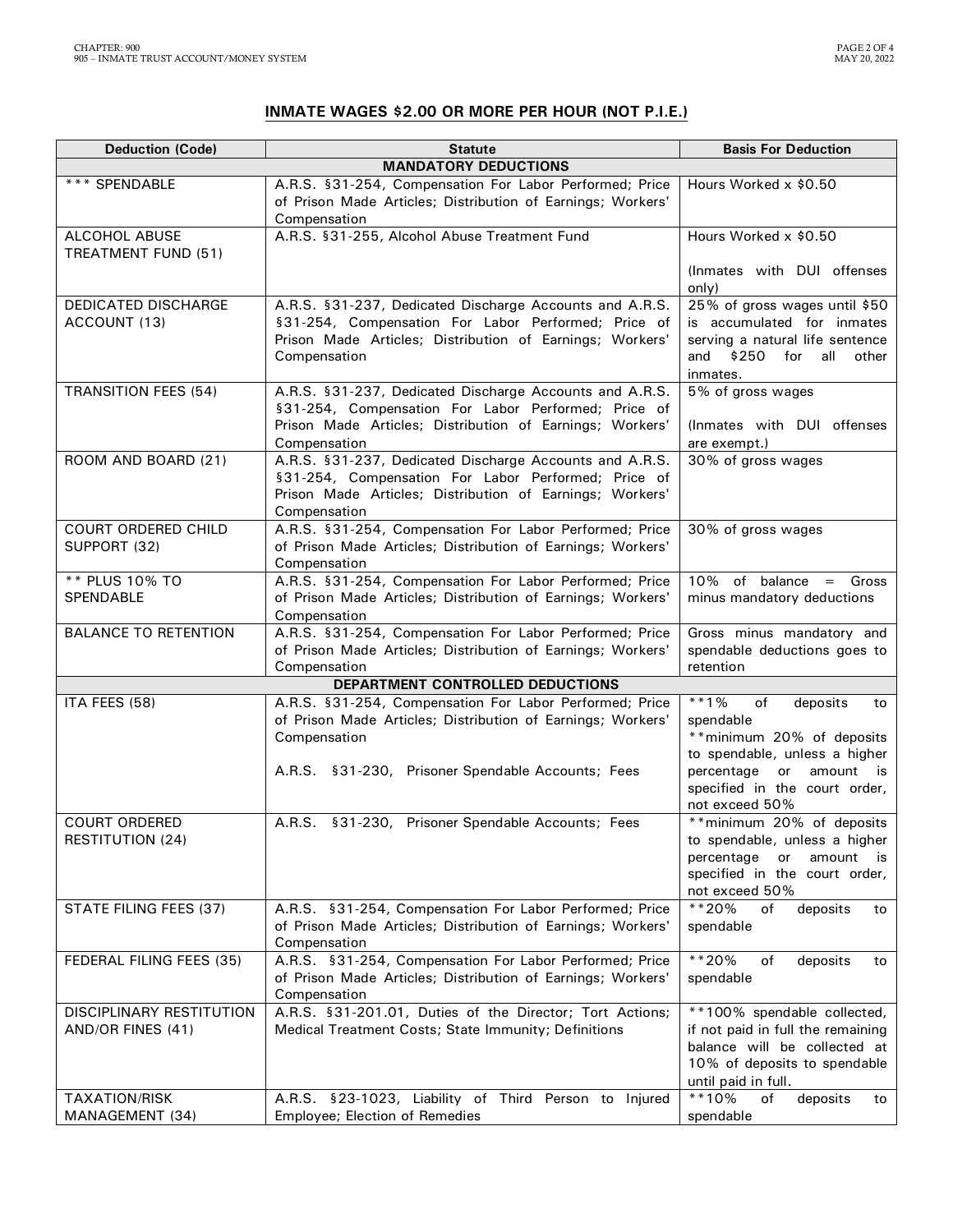### **INMATE WAGES \$2.00 OR MORE PER HOUR (NOT P.I.E.), CONTINUED**

| <b>Statute</b>                                                 | <b>Basis For Deduction</b>                                                                                                                                                                                                   |  |  |  |
|----------------------------------------------------------------|------------------------------------------------------------------------------------------------------------------------------------------------------------------------------------------------------------------------------|--|--|--|
| DEPARTMENT CONTROLLED DEDUCTIONS                               |                                                                                                                                                                                                                              |  |  |  |
| A.R.S. §31-342, Escape; Liability For Costs Incurred In        | **10%<br>of<br>deposits<br>to                                                                                                                                                                                                |  |  |  |
| Apprehension and A.R.S. §31-254, Compensation For<br>spendable |                                                                                                                                                                                                                              |  |  |  |
| Labor Performed; Price of Prison Made Articles; Distribution   |                                                                                                                                                                                                                              |  |  |  |
| of Earnings; Workers' Compensation                             |                                                                                                                                                                                                                              |  |  |  |
|                                                                |                                                                                                                                                                                                                              |  |  |  |
| SPENDABLE BALANCE                                              |                                                                                                                                                                                                                              |  |  |  |
|                                                                |                                                                                                                                                                                                                              |  |  |  |
| A.R.S. §31-239, Utility Fees                                   | \$2.00 to be collected from                                                                                                                                                                                                  |  |  |  |
|                                                                | existing spendable balance the                                                                                                                                                                                               |  |  |  |
|                                                                | third Saturday of each month                                                                                                                                                                                                 |  |  |  |
|                                                                |                                                                                                                                                                                                                              |  |  |  |
|                                                                |                                                                                                                                                                                                                              |  |  |  |
|                                                                |                                                                                                                                                                                                                              |  |  |  |
|                                                                | with<br>inmate<br>authorization                                                                                                                                                                                              |  |  |  |
|                                                                |                                                                                                                                                                                                                              |  |  |  |
|                                                                |                                                                                                                                                                                                                              |  |  |  |
|                                                                | Gross wages minus mandatory & Department controlled deductions equal - REMAINING TO<br>Can be collected in FULL from existing encumbered balances<br>correct overpayments. Can be processed without<br>To:<br>documentation. |  |  |  |

### **P.I.E. INMATE WAGES GREATER THAN \$2.00 PER HOUR**

| <b>Deduction (Code)</b><br><b>Statute</b>                                                            |                                                                               | <b>Basis For Deduction</b>                    |  |  |  |
|------------------------------------------------------------------------------------------------------|-------------------------------------------------------------------------------|-----------------------------------------------|--|--|--|
| <b>MANDATORY DEDUCTIONS</b>                                                                          |                                                                               |                                               |  |  |  |
| ** SPENDABLE                                                                                         | A.R.S. §41-1674, Compensation of Employed Prisoners;                          | 20% of gross wages (prior to                  |  |  |  |
|                                                                                                      | Payment and Disposition                                                       |                                               |  |  |  |
| <b>DEDICATED DISCHARGE</b>                                                                           | A.R.S. §31-237, Dedicated Discharge Accounts and A.R.S.                       | 25% of net wages until \$50 is                |  |  |  |
| ACCOUNT (13)                                                                                         | §31-254, Compensation For Labor Performed; Price of                           | accumulated<br>for<br>inmates                 |  |  |  |
|                                                                                                      | Prison Made Articles; Distribution of Earnings; Workers'                      | serving a natural life sentence               |  |  |  |
|                                                                                                      | Compensation                                                                  | and $$250$<br>for<br>all<br>other<br>inmates. |  |  |  |
| <b>VICTIMS COMPENSATION</b>                                                                          | A.R.S. §31-254, Compensation for Labor Performed; Price                       | 10% of gross wages                            |  |  |  |
| (30)                                                                                                 | of Prison Made Articles; Distribution of Earnings; Workers'                   |                                               |  |  |  |
|                                                                                                      | Compensation                                                                  |                                               |  |  |  |
| ROOM AND BOARD (21)<br>A.R.S. §31-254, Compensation for Labor Performed; Price<br>30% of gross wages |                                                                               |                                               |  |  |  |
|                                                                                                      | of Prison Made Articles; Distribution of Earnings; Workers'                   |                                               |  |  |  |
|                                                                                                      | Compensation                                                                  |                                               |  |  |  |
| <b>COURT ORDERED CHILD</b>                                                                           | A.R.S. §31-254, Compensation for Labor Performed; Price<br>30% of gross wages |                                               |  |  |  |
| of Prison Made Articles; Distribution of Earnings; Workers'<br>SUPPORT (32)                          |                                                                               |                                               |  |  |  |
|                                                                                                      | Compensation                                                                  |                                               |  |  |  |
| <b>TRANSITION FEES (54)</b>                                                                          | A.R.S. §31-237, Dedicated Discharge Accounts and A.R.S.                       | 5% of net wages                               |  |  |  |
|                                                                                                      | §31-254, Compensation For Labor Performed; Price of                           | (Inmates with DUI offenses                    |  |  |  |
|                                                                                                      | Prison Made Articles; Distribution of Earnings; Workers'<br>Compensation      |                                               |  |  |  |
| ALCOHOL ABUSE                                                                                        | A.R.S. §31-255, Alcohol Abuse Treatment Fund                                  | are exempt)<br>67% or \$0.50<br>hour,<br>per  |  |  |  |
| TREATMENT FUND (51)                                                                                  |                                                                               | whichever is less (Inmates                    |  |  |  |
|                                                                                                      |                                                                               | with DUI offenses only)                       |  |  |  |
| <b>BALANCE TO RETENTION</b>                                                                          | A.R.S. §31-254, Compensation for Labor Performed; Price                       | Gross minus mandatory &                       |  |  |  |
|                                                                                                      | of Prison Made Articles; Distribution of Earnings; Workers'                   | spendable deductions goes to                  |  |  |  |
|                                                                                                      | Compensation                                                                  | retention                                     |  |  |  |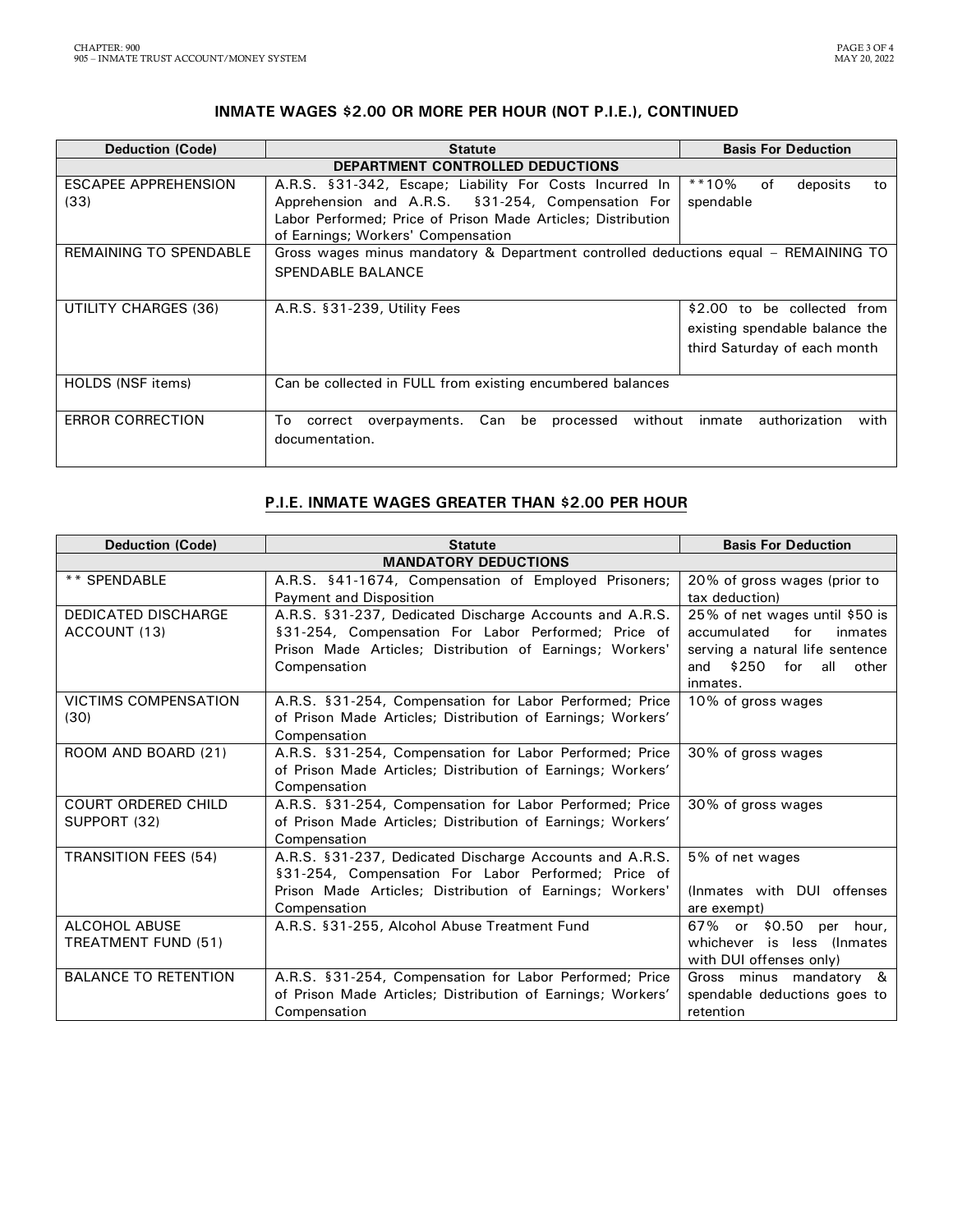| <b>P.I.E. INMATE WAGES GREATER THAN \$2.00 PER HOUR, CONTINUED</b> |
|--------------------------------------------------------------------|
|--------------------------------------------------------------------|

| <b>Deduction (Code)</b>                         | <b>Statute</b>                                                                                                                                                                                                        | <b>Basis For Deduction</b>                                                                                                                              |  |  |  |
|-------------------------------------------------|-----------------------------------------------------------------------------------------------------------------------------------------------------------------------------------------------------------------------|---------------------------------------------------------------------------------------------------------------------------------------------------------|--|--|--|
| DEPARTMENT CONTROLLED DEDUCTIONS                |                                                                                                                                                                                                                       |                                                                                                                                                         |  |  |  |
| ITA FEES (58)                                   | A.R.S. §31-254, Compensation For Labor Performed; Price<br>of Prison Made Articles; Distribution of Earnings; Workers'<br>Compensation<br>A.R.S. §31-230, Prisoner Spendable Accounts; Fees                           | $* * 1\%$<br>of<br>deposits<br>to<br>spendable<br>** minimum 20% of deposits<br>to spendable, unless a higher<br>percentage or<br>amount is             |  |  |  |
|                                                 |                                                                                                                                                                                                                       | specified in the court order,<br>not exceed 50%                                                                                                         |  |  |  |
| <b>COURT ORDERED</b><br><b>RESTITUTION (24)</b> | A.R.S. §31-230, Prisoner Spendable Accounts; Fees                                                                                                                                                                     | ** minimum 20% of deposits<br>to spendable, unless a higher<br>percentage<br>or<br>amount is<br>specified in the court order,<br>not exceed 50%         |  |  |  |
| STATE FILING FEES (37)                          | A.R.S. §31-254, Compensation For Labor Performed; Price<br>of Prison Made Articles; Distribution of Earnings; Workers'<br>Compensation                                                                                | **20%<br>of<br>deposits<br>to<br>spendable                                                                                                              |  |  |  |
| FEDERAL FILING FEES (35)                        | A.R.S. §31-254, Compensation For Labor Performed; Price<br>of Prison Made Articles; Distribution of Earnings; Workers'<br>Compensation                                                                                | **20%<br>of<br>deposits<br>to<br>spendable                                                                                                              |  |  |  |
| DISCIPLINARY RESTITUTION<br>AND/OR FINES (41)   | A.R.S. §31-201.01, Duties of the Director; Tort Actions;<br>Medical Treatment Costs; State Immunity; Definitions                                                                                                      | **100% spendable collected,<br>if not paid in full the remaining<br>balance will be collected at<br>10% of deposits to spendable<br>until paid in full. |  |  |  |
| <b>TAXATION/RISK</b><br>MANAGEMENT (34)         | A.R.S. §23-1023, Liability of Third Person to Injured<br>Employee; Election of Remedies                                                                                                                               | $**10%$<br>of<br>deposits<br>to<br>spendable                                                                                                            |  |  |  |
| <b>ESCAPEE APPREHENSION</b><br>(33)             | A.R.S. §31-342, Escape; Liability For Costs Incurred In<br>§31-254, Compensation For<br>Apprehension and A.R.S.<br>Labor Performed; Price of Prison Made Articles; Distribution<br>of Earnings; Workers' Compensation | $**10%$<br>deposits<br>of<br>to<br>spendable                                                                                                            |  |  |  |
| REMAINING TO SPENDABLE                          | Gross wages minus mandatory & Department controlled deductions equal - REMAINING TO<br>SPENDABLE BALANCE                                                                                                              |                                                                                                                                                         |  |  |  |
| <b>UTILITY CHARGES (36)</b>                     | A.R.S. §31-239, Utility Fees                                                                                                                                                                                          | \$2.00 to be collected from<br>existing spendable balance the<br>third Saturday of each month                                                           |  |  |  |
| HOLDS (NSF items)                               | Can be collected in FULL from existing encumbered balances                                                                                                                                                            |                                                                                                                                                         |  |  |  |
| <b>ERROR CORRECTION</b>                         | To correct overpayments. Can be processed without inmate authorization<br>documentation.                                                                                                                              | with                                                                                                                                                    |  |  |  |

### **ALL INMATES**

| <b>Deduction (Code)</b> | <b>Statute</b>                                        | <b>Basis For Deduction</b> |
|-------------------------|-------------------------------------------------------|----------------------------|
|                         | <b>MANDATORY DEDUCTIONS</b>                           |                            |
| MVD CREDENTIALS (49)    | A.R.S. §31-230, Prisoner Spendable Accounts; Fees and | Cost of MVD credentials    |
|                         | A.R.S. §31-237, Dedicated Discharge Accounts          |                            |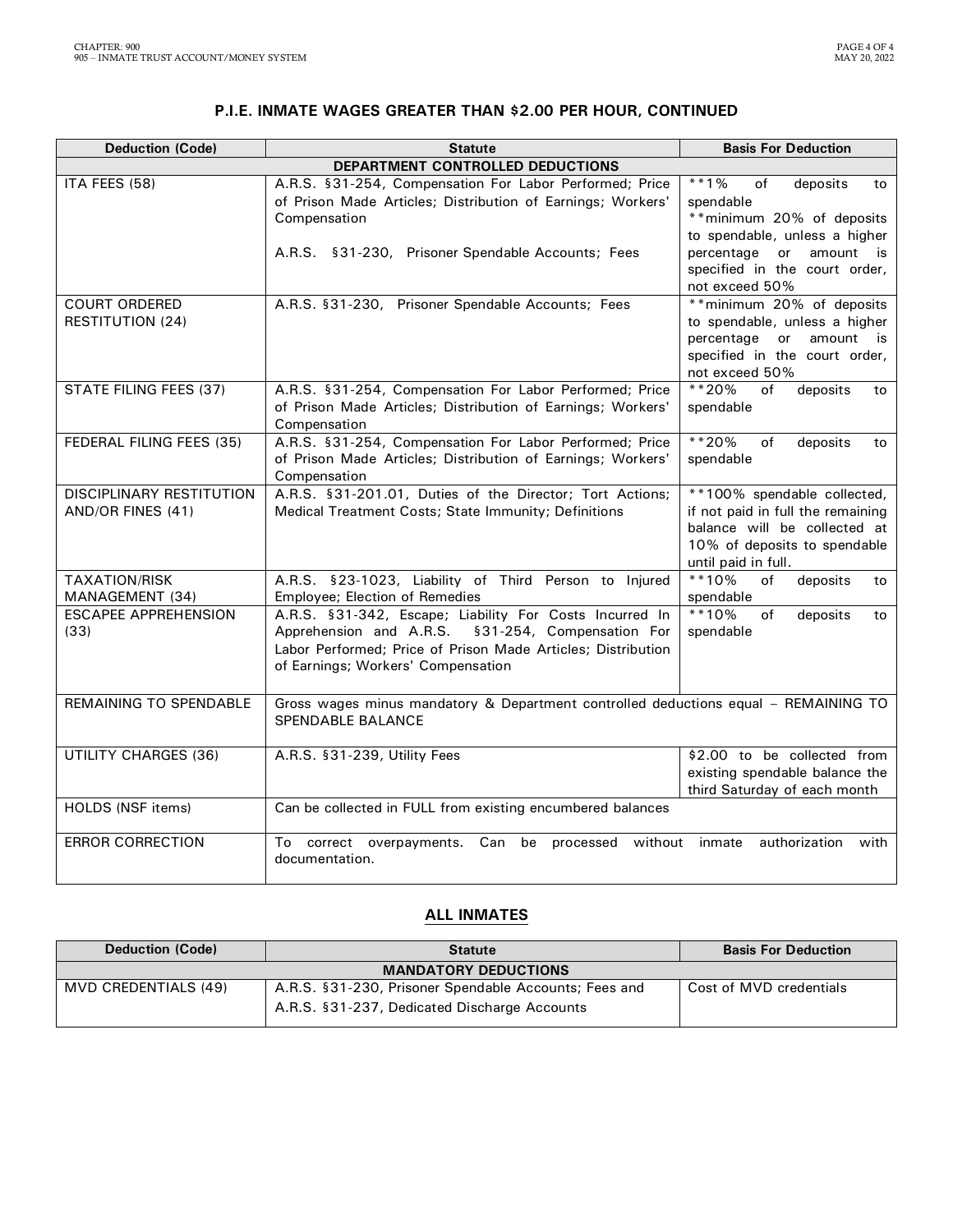## **ATTACHMENT B**

#### **DISCHARGE PROCEDURES: INMATE FUNDS AND DISCHARGE ALLOWANCE**

|                                                                                         |                                                                                                                                                                                                                                                                                                           | <b>CASH ELIGIBILITY</b>                                |                                                                                                  |  |
|-----------------------------------------------------------------------------------------|-----------------------------------------------------------------------------------------------------------------------------------------------------------------------------------------------------------------------------------------------------------------------------------------------------------|--------------------------------------------------------|--------------------------------------------------------------------------------------------------|--|
|                                                                                         | <b>SITUATION</b>                                                                                                                                                                                                                                                                                          | <b>Dedicated</b><br><b>Discharge Account</b>           | <b>Discharge</b><br><b>Allowance</b>                                                             |  |
| 1.                                                                                      | Inmate previously paroled or discharged.                                                                                                                                                                                                                                                                  | <b>Balance in Account</b>                              | None                                                                                             |  |
| 2.                                                                                      | Inmate not previously paroled or discharged.<br>\$50 accumulated in DDA.<br>Discharged, released or transferred to a<br>$\bullet$<br>community release status other than Home<br>Arrest or Work Furlough.                                                                                                 | <b>Balance in Account</b>                              | None                                                                                             |  |
| 3.                                                                                      | Inmate not previously paroled or discharged.<br>Less than \$50 accumulated in DDA.<br>\$250 or more in spendable and retention<br>$\bullet$<br>accounts combined.<br>Discharged, released or transferred to a<br>٠<br>community release status other than Home<br>Arrest or Work Furlough.                | <b>Balance in Account</b>                              | None                                                                                             |  |
| 4.                                                                                      | Inmate not previously paroled or discharged.<br>Less than \$50 accumulated in DDA.<br>٠<br>Less than \$250 in spendable and retention<br>$\bullet$<br>accounts combined.<br>Discharged, released or transferred to a<br>$\bullet$<br>community release status other than Home<br>Arrest or Work Furlough. | <b>Balance in Account</b>                              | An amount equal to \$50<br>minus balance in DDA<br>and MVD credential<br>deduction if applicable |  |
| 5.                                                                                      | Inmate transferred to Home Arrest or Work<br>Furlough.                                                                                                                                                                                                                                                    | <b>Balance in Account</b>                              | None                                                                                             |  |
| 6.<br>Inmate remanded to the Department as a<br>Condition of Probation (DUI) (Code 18). |                                                                                                                                                                                                                                                                                                           | <b>Balance in Account</b>                              | None                                                                                             |  |
| 7.                                                                                      | <b>Interstate Compact Inmates</b><br><b>ADCRR Inmate Compact Inmates</b><br>Out-of-state inmate housed at ADCRR                                                                                                                                                                                           | <b>Balance in Account</b><br><b>Balance in Account</b> | Same as (4)<br>None                                                                              |  |
| 8.                                                                                      | Death Row Inmates                                                                                                                                                                                                                                                                                         | <b>Balance in Account</b>                              | None                                                                                             |  |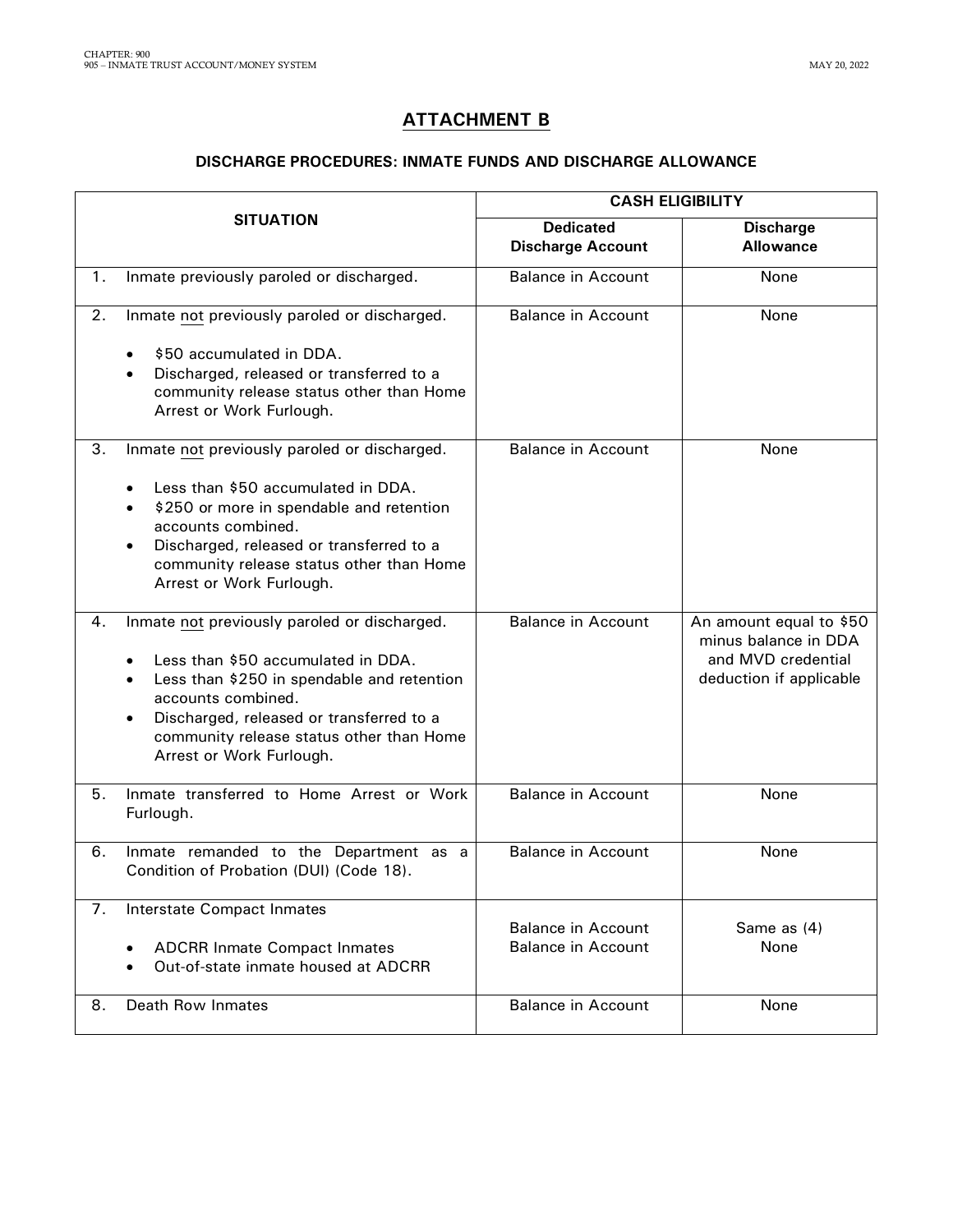\$90.00

\$91.00

### **ATTACHMENT C**

### **EXAMPLE OF FORFEITURE OF INMATE MONIES UPON ESCAPE**

| <b>DATE</b> | <b>SOURCE</b>               | <b>EARNED</b> | <b>UNEARNED</b> | <b>EXPEND</b> | <b>BALANCE</b> |
|-------------|-----------------------------|---------------|-----------------|---------------|----------------|
| 1-May       | <b>Start Calculations</b>   |               |                 |               |                |
| 1-May       | \$20.00 Mail Money          |               | \$20.00         |               | \$20.00        |
| 6-May       | \$40.00 WIPP                | \$25.00       |                 |               | \$45.00        |
| 7-May       | <b>Store Purchase</b>       |               |                 | \$35.00       | \$10.00        |
| 8-May       | \$30.00 Mail Money          |               | \$30.00         |               | \$40.00        |
| $11$ -May   | Catalogue Purchase          |               |                 | \$10.00       | \$30.00        |
| 18-May      | \$20.00 Mail Money          |               | \$20.00         |               | \$50.00        |
| 21-May      | <b>Store Purchase</b>       |               |                 | \$25.00       | \$25.00        |
| $21$ -May   | ACI<br>wages<br>(spendable) | \$66.00       |                 |               | \$91.00        |
| 25-May      | \$20.00 Mail Money          |               | \$20.00         |               | \$111.00       |
| 27-May      | <b>INMATE ESCAPED</b>       |               |                 |               |                |
| SUBTOTAL:   |                             | \$91.00       | \$90.00         | \$70.00       | \$111.00       |

UNEARNED INCOME: EXP DIF

| EXPENSES:                                                 | (\$70.00) |
|-----------------------------------------------------------|-----------|
| DIFFERENCE:                                               | \$20.00   |
| SPENDABLE/ENCUMBERED AMOUNT TO REMAIN IN INMATE'S ACCOUNT | \$20.00   |

AMOUNT FORFEITED TO ISP Amount to remain in spendable or encumbered in the inmate's account  $=$  unearned income minus

expenses, if the amount is less than \$0.00, the amount to remain in spendable or encumbered in the inmate's account is \$0.00.

Amount to be forfeited to  $ISP = total$  of earned income. If the amount to remain in spendable or encumbered  $=$  \$0.00, then the entire balance of the account is forfeited. If the amount to remain in spendable or encumbered is greater than \$0.00, subtract amount to remain in spendable or encumbered from the balance of the account.

- Monies received from other sources which shall remain in the spendable or encumbered account pending payments toward apprehension costs with the escape.
- The earnings of \$91.00 in the Spendable/encumbered balance shall be forfeited to the local ISP Fund. Also, any earnings in the inmate's Retention Account is forfeited.

Questions concerning any calculations shall be directed to the Chief Financial Officer or designee.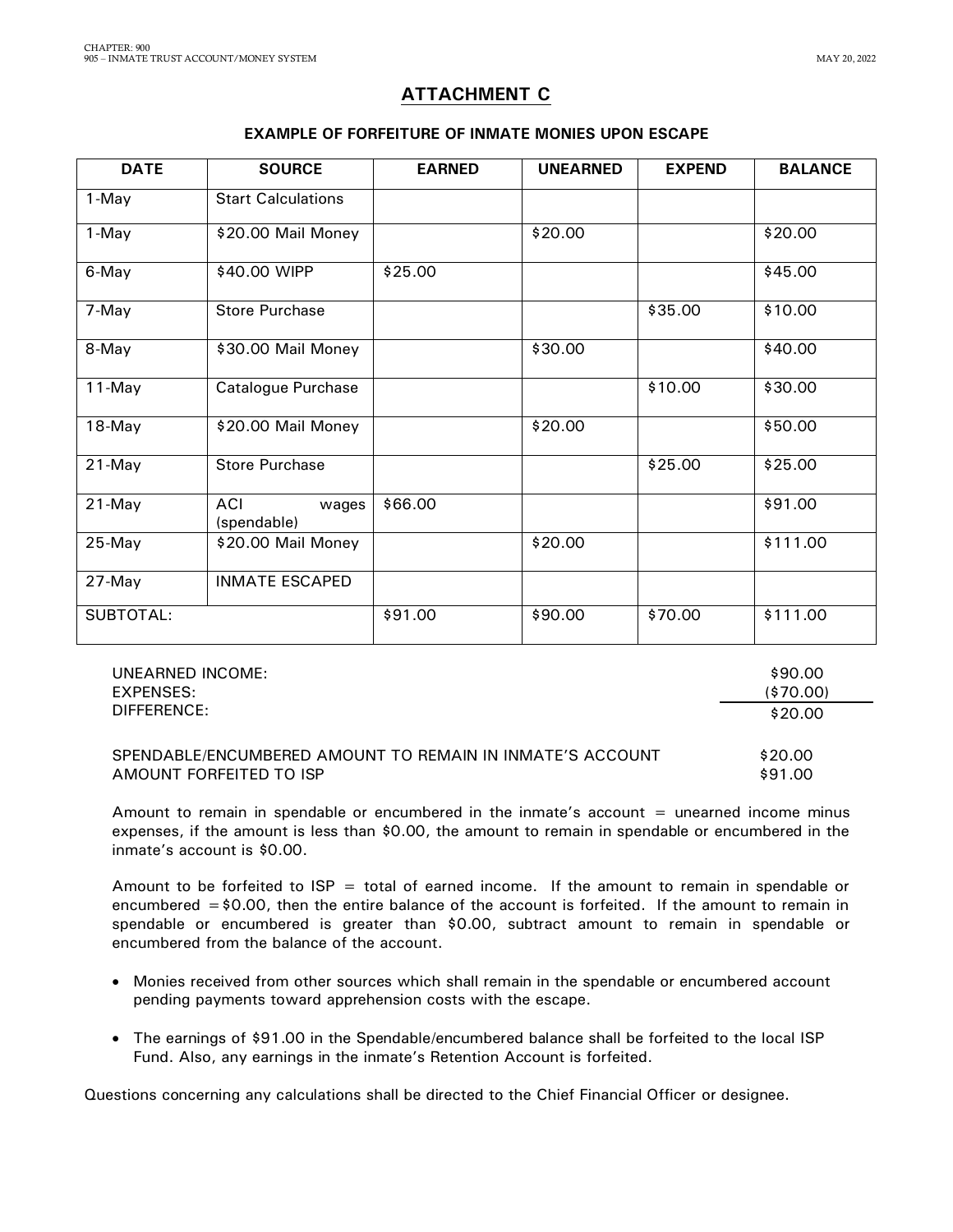### **ATTACHMENT D**

### **INMATE RETENTION MONIES**

| <b>Disbursement for:</b>                                                        | <b>Make Checks Payable To:</b> |
|---------------------------------------------------------------------------------|--------------------------------|
| Release Clothing, Clothing (for spouse or minor<br>child/children               | Store name                     |
| Funeral costs (for immediate family)                                            | Company name                   |
| Installment Loans (for spouse/legal guardian of<br>minor child/children)        | Financial Institution name     |
| Insurance (for spouse/legal guardian of minor<br>child/children)                | Insurance company name         |
| <b>Legal Costs</b>                                                              | Company name                   |
| Medical (for spouse/legal guardian of minor<br>child/children)                  | Doctor/Dentist/etc.            |
| Rent/Mortgage (for spouse/legal guardian of minor<br>child/children or parents) | Rental/Mortgage Company name   |
| Repair Services (for spouse/legal guardian of minor<br>child/children)          | Company name                   |
| Taxes                                                                           | Government Agency name         |
| Utilities (for spouse/legal guardian of minor<br>child/children or parents)     | Utility Company name           |
| Distance Learning                                                               | <b>College Name</b>            |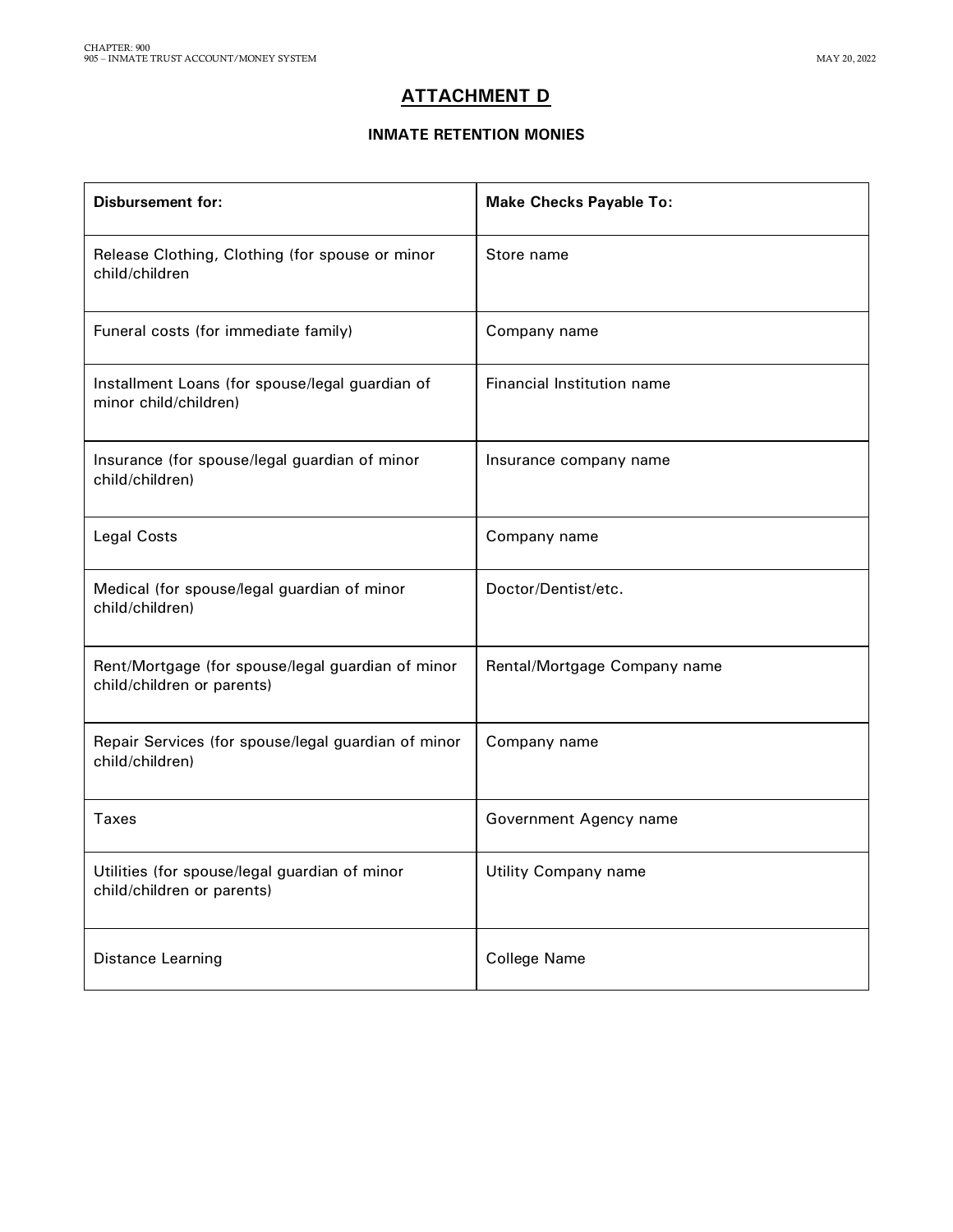## **ATTACHMENT E**

### **SCHEDULE OF DEDUCTIONS FROM MAIL MONEY**

| <b>DEDUCTION (CODE)</b>                    | <b>BASIS FOR DEDUCTION</b>                                                                                                                        |
|--------------------------------------------|---------------------------------------------------------------------------------------------------------------------------------------------------|
| ITA FEES (58)                              | 1% of gross amount per negotiable instrument                                                                                                      |
| <b>COURT ORDERED RESTITUTION (24)</b>      | ** minimum 20% of deposits to spendable, unless<br>a higher percentage or amount is specified in the<br>court order, not exceed 50%               |
| STATE FILING FEES (37)                     | 20% of gross amount per negotiable instrument                                                                                                     |
| FEDERAL FILING FEES (35)                   | 20% of gross amount per negotiable instrument                                                                                                     |
| DISCIPLINARY RESTITUTION AND/OR FINES (41) | **100% spendable collected, if not paid in full<br>the remaining balance will be collected at 10% of<br>deposits to spendable until paid in full. |
| <b>TAXATION/RISK MANAGEMENT (34)</b>       | 10% of gross amount per negotiable instrument                                                                                                     |
| <b>ESCAPEE APPREHENSION (33)</b>           | 10% of gross amount per negotiable instrument                                                                                                     |
| <b>REMAINING TO SPENDABLE</b>              | Gross amount minus Department controlled<br>deductions equal - REMAINING TO SPENDABLE<br><b>BALANCE</b>                                           |
| <b>UTILITY CHARGES (36)</b>                | \$2.00 collected from existing spendable balance<br>the third Saturday of each month                                                              |
| HOLDS (NSF items)                          | collected<br>in<br><b>FULL</b><br>Can<br>from<br>be<br>existing<br>encumbered balances                                                            |